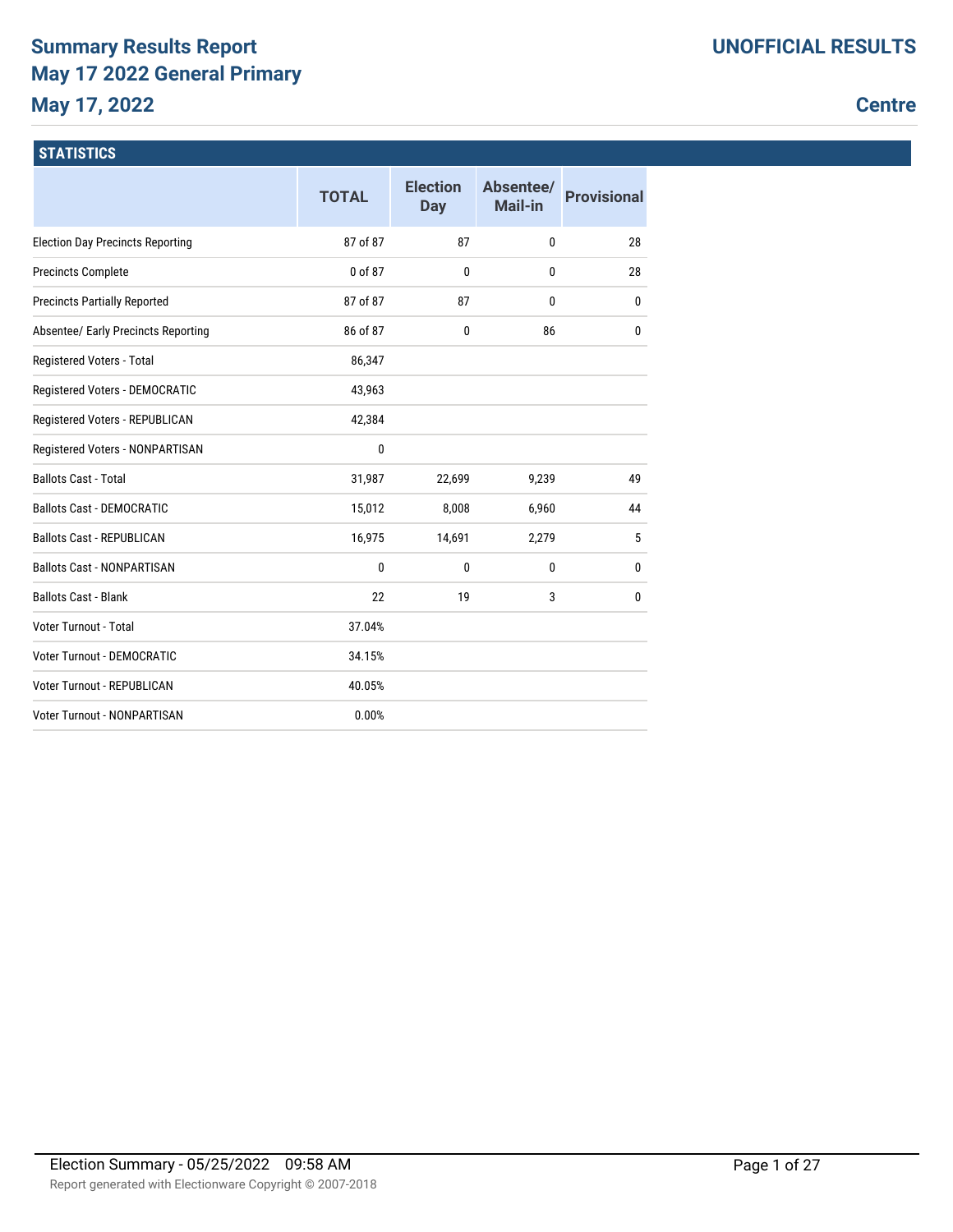**Centre**

### **DEM UNITED STATES SENATOR**

Vote For 1

|                         | <b>TOTAL</b> | <b>Election</b><br><b>Day</b> | Absentee/<br>Mail-in | <b>Provisional</b> |
|-------------------------|--------------|-------------------------------|----------------------|--------------------|
| <b>ALEX KHALIL</b>      | 444          | 230                           | 211                  | 3                  |
| <b>CONOR LAMB</b>       | 2,378        | 1,218                         | 1,156                | 4                  |
| <b>MALCOLM KENYATTA</b> | 1,116        | 639                           | 467                  | 10                 |
| <b>JOHN FETTERMAN</b>   | 10,778       | 5,721                         | 5,031                | 26                 |
| Write-In Totals         | 79           | 66                            | 13                   | $\mathbf{0}$       |
| <b>Total Votes Cast</b> | 14,795       | 7,874                         | 6,878                | 43                 |

## **DEM GOVERNOR**

Vote For 1

|                         | <b>TOTAL</b> | <b>Election</b><br><b>Day</b> | Absentee/<br>Mail-in | <b>Provisional</b> |
|-------------------------|--------------|-------------------------------|----------------------|--------------------|
| <b>JOSH SHAPIRO</b>     | 14,260       | 7,490                         | 6,727                | 43                 |
| Write-In Totals         | 196          | 139                           | 57                   | $\mathbf{0}$       |
| <b>Total Votes Cast</b> | 14,456       | 7,629                         | 6,784                | 43                 |

## **DEM LIEUTENANT GOVERNOR**

Vote For 1

|                         | <b>TOTAL</b> | <b>Election</b><br><b>Day</b> | Absentee/<br><b>Mail-in</b> | <b>Provisional</b> |
|-------------------------|--------------|-------------------------------|-----------------------------|--------------------|
| AUSTIN DAVIS            | 8,087        | 3,667                         | 4,399                       | 21                 |
| <b>RAY SOSA</b>         | 1,538        | 934                           | 601                         | 3                  |
| <b>BRIAN SIMS</b>       | 4,447        | 2,779                         | 1,651                       | 17                 |
| Write-In Totals         | 76           | 58                            | 18                          | 0                  |
| <b>Total Votes Cast</b> | 14,148       | 7,438                         | 6,669                       | 41                 |

### **DEM REPRESENTATIVE IN CONGRESS**

|                         | <b>TOTAL</b> | <b>Election</b><br>Day |       | Absentee/<br>Mail-in<br> |
|-------------------------|--------------|------------------------|-------|--------------------------|
| Write-In Totals         | 3,193        | 1.855                  | 1.329 | q                        |
| <b>Total Votes Cast</b> | 3,193        | 1,855                  | 1,329 | 9                        |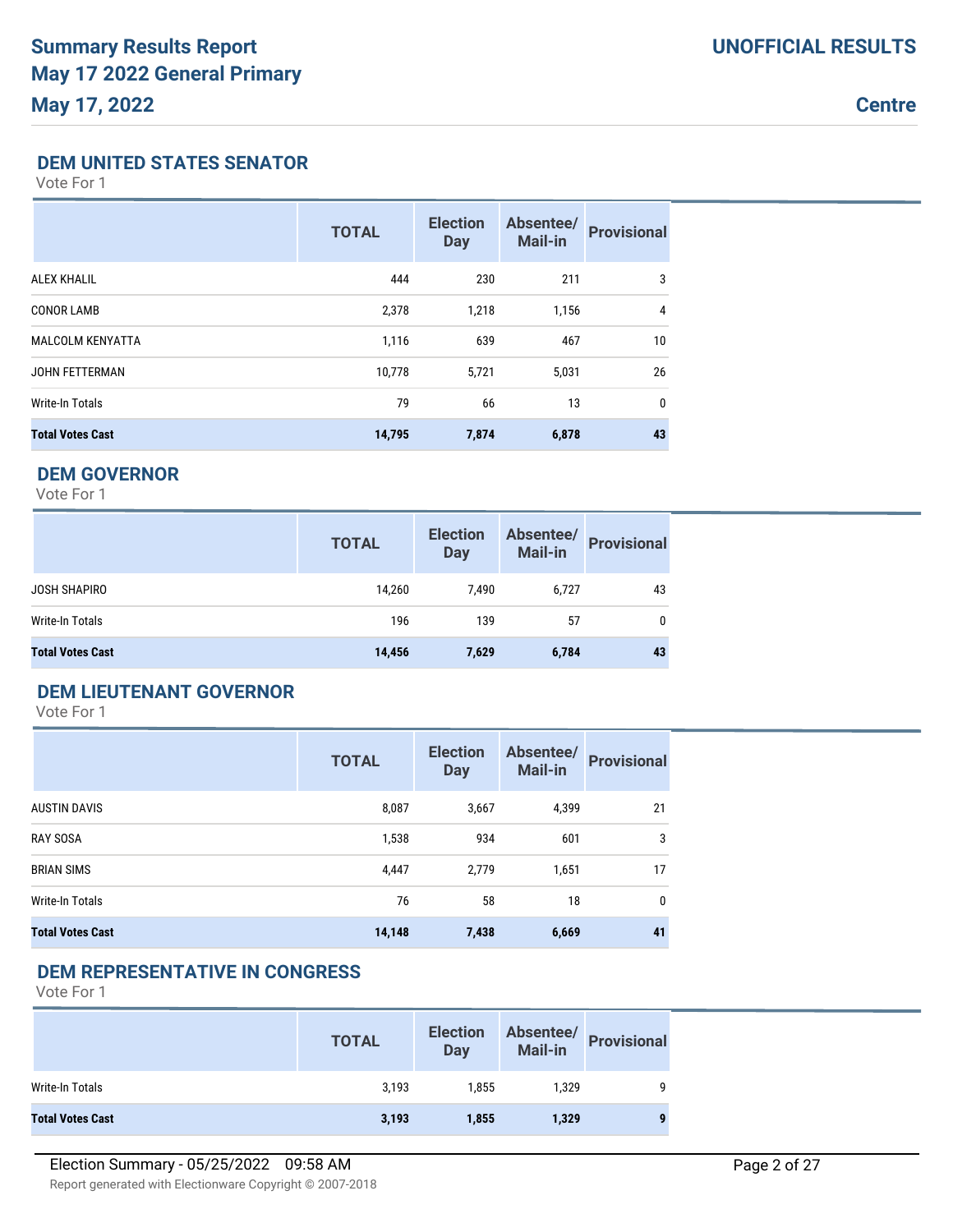### **DEM REPRESENTATIVE IN THE GENERAL ASSEMBLY 77th Legislative District**

Vote For 1

|                         | <b>TOTAL</b> | <b>Election</b><br><b>Day</b> | Absentee/<br><b>Mail-in</b> | <b>Provisional</b> |
|-------------------------|--------------|-------------------------------|-----------------------------|--------------------|
| <b>H SCOTT CONKLIN</b>  | 5,777        | 3.071                         | 2,689                       | 17                 |
| Write-In Totals         | 74           | 56                            | 18                          | 0                  |
| <b>Total Votes Cast</b> | 5,851        | 3,127                         | 2,707                       | 17                 |

## **DEM REPRESENTATIVE IN THE GENERAL ASSEMBLY 82nd Legislative District**

Vote For 1

|                         | <b>TOTAL</b> | <b>Election</b><br><b>Day</b> | Absentee/<br>Mail-in | <b>Provisional</b> |
|-------------------------|--------------|-------------------------------|----------------------|--------------------|
| PAUL TAKAC              | 5,116        | 2,580                         | 2,520                | 16                 |
| Write-In Totals         | 35           | 23                            | 11                   |                    |
| <b>Total Votes Cast</b> | 5,151        | 2,603                         | 2,531                | 17                 |

## **DEM REPRESENTATIVE IN THE GENERAL ASSEMBLY 171st Legislative Distict**

Vote For 1

|                         | <b>TOTAL</b> | <b>Election</b><br><b>Day</b> |       | Absentee/<br>Mail-in Provisional |
|-------------------------|--------------|-------------------------------|-------|----------------------------------|
| ROBERT ZEIGLER          | 2,602        | 1,426                         | 1,172 | 4                                |
| Write-In Totals         | 30           | 23                            |       | 0                                |
| <b>Total Votes Cast</b> | 2,632        | 1,449                         | 1,179 |                                  |

### **DEM MEMBER OF DEMOCRATIC STATE COMMITTEE**

|                         | <b>TOTAL</b> | <b>Election</b><br><b>Day</b> | Absentee/<br><b>Mail-in</b> | <b>Provisional</b> |
|-------------------------|--------------|-------------------------------|-----------------------------|--------------------|
| JOANNE TOSTI-VASEY      | 9,867        | 4,820                         | 5,021                       | 26                 |
| <b>MARGARET SWOBODA</b> | 6,830        | 3,536                         | 3,271                       | 23                 |
| <b>LAURA SHADLE</b>     | 9,947        | 5,137                         | 4,778                       | 32                 |
| <b>JEREMY S BREON</b>   | 8,194        | 4,043                         | 4,131                       | 20                 |
| <b>Write-In Totals</b>  | 170          | 122                           | 47                          | 1                  |
| <b>Total Votes Cast</b> | 35,008       | 17,658                        | 17,248                      | 102                |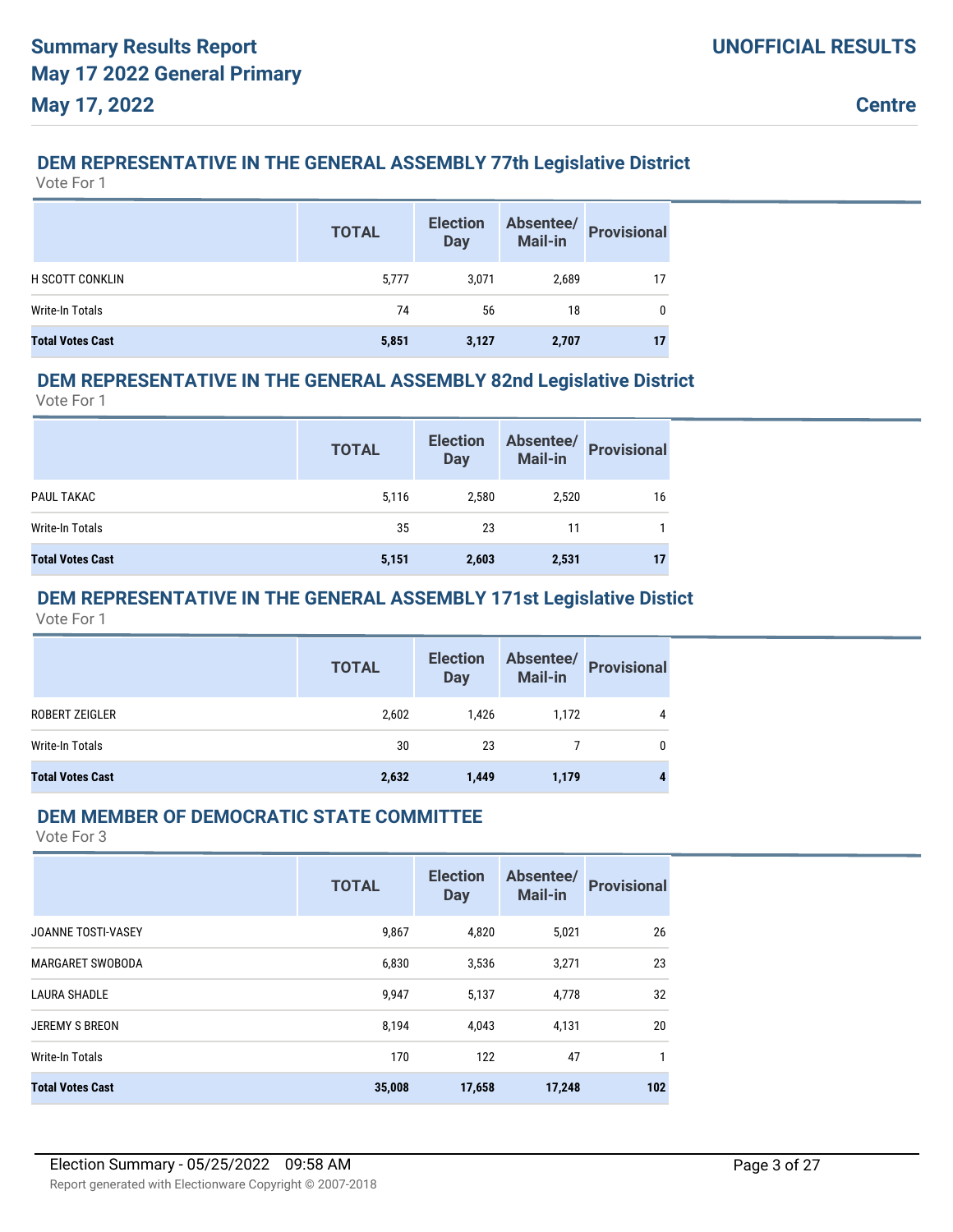## **DEM COUNTY DEMOCRATIC COMMITTEE PRECINCT PERSON 1 - BELLEFONTE NORTH**

Vote For 2

|                         | <b>TOTAL</b> | <b>Election</b><br><b>Day</b> | Absentee/<br><b>Mail-in</b> | <b>Provisional</b> |
|-------------------------|--------------|-------------------------------|-----------------------------|--------------------|
| <b>JAMES R JACKSON</b>  | 85           | 52                            | 33                          | 0                  |
| <b>PEGGY JACKSON</b>    | 101          | 67                            | 34                          | 0                  |
| Write-In Totals         | 0            | 0                             |                             | 0                  |
| <b>Total Votes Cast</b> | 186          | 119                           | 67                          |                    |

## **DEM COUNTY DEMOCRATIC COMMITTEE PRECINCT PERSON 2 - BELLEFONTE NORTHEAST**

Vote For 2

|                           | <b>TOTAL</b> | <b>Election</b><br><b>Day</b> | Absentee/<br><b>Mail-in</b> | <b>Provisional</b> |
|---------------------------|--------------|-------------------------------|-----------------------------|--------------------|
| JASON M MOSER             | 134          | 75                            | 59                          | 0                  |
| <b>LAURA C REDDINGTON</b> | 130          | 71                            | 59                          | 0                  |
| Write-In Totals           |              | 1                             | $\Omega$                    | 0                  |
| <b>Total Votes Cast</b>   | 265          | 147                           | 118                         |                    |

## **DEM COUNTY DEMOCRATIC COMMITTEE PRECINCT PERSON 3 - BELLEFONTE SOUTH**

Vote For 2

|                         | <b>TOTAL</b> | <b>Election</b><br><b>Day</b> | Absentee/<br>Mail-in<br>Provisional |
|-------------------------|--------------|-------------------------------|-------------------------------------|
| Write-In Totals         | 14           | 11                            |                                     |
| <b>Total Votes Cast</b> | 14           |                               |                                     |

#### **DEM COUNTY DEMOCRATIC COMMITTEE PRECINCT PERSON 4 - BELLEFONTE SOUTHEAST** Vote For 2

|                         | <b>TOTAL</b> | <b>Election</b><br>Day | Mail-in | Absentee/ Provisional |
|-------------------------|--------------|------------------------|---------|-----------------------|
| Write-In Totals         | 10           |                        |         |                       |
| <b>Total Votes Cast</b> | 10           |                        |         |                       |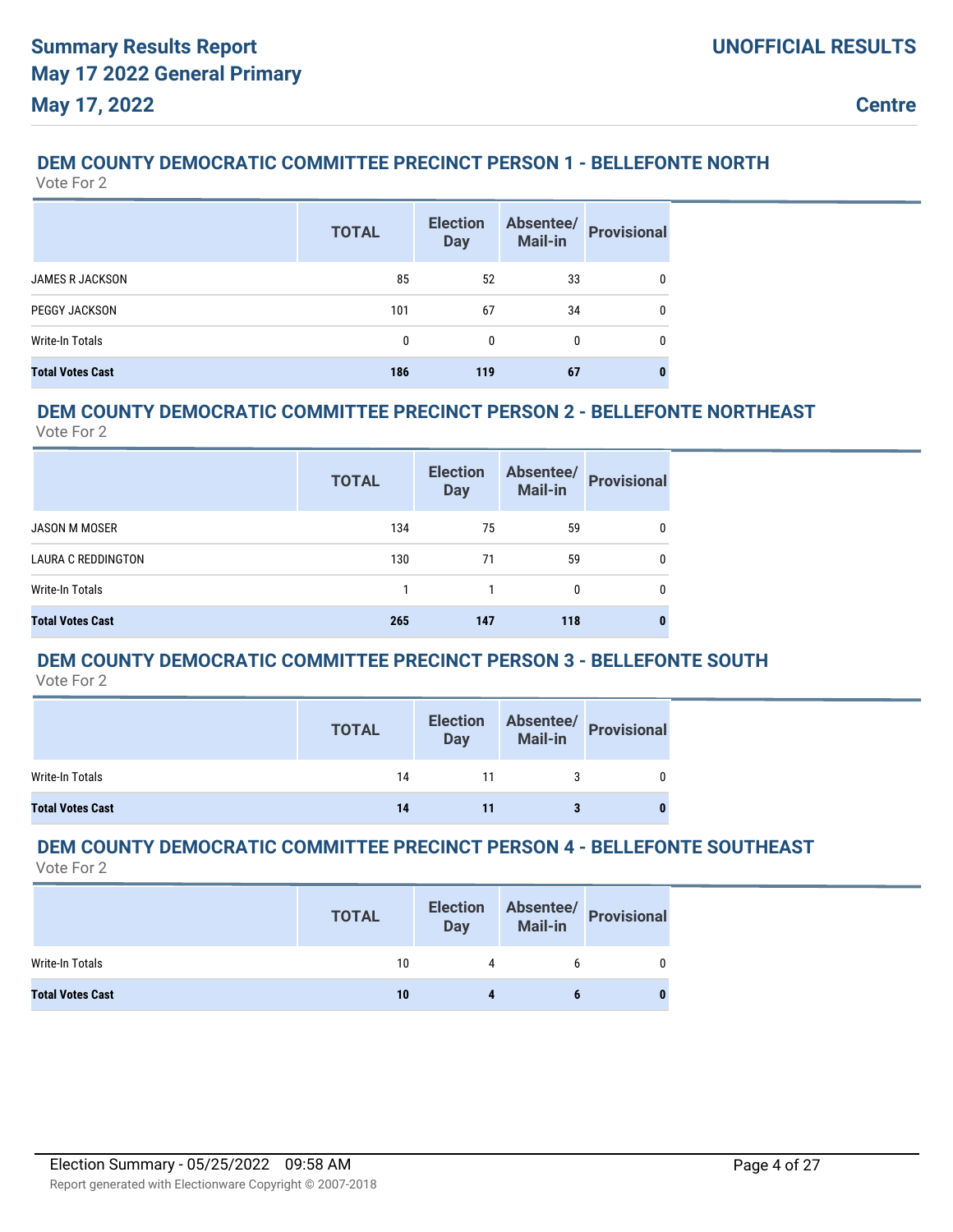## **DEM COUNTY DEMOCRATIC COMMITTEE PRECINCT PERSON 5 - BELLEFONTE WEST**

Vote For 2

|                         | <b>TOTAL</b> | <b>Election</b><br><b>Day</b> |    | Absentee/<br>Mail-in<br>Provisional |
|-------------------------|--------------|-------------------------------|----|-------------------------------------|
| Write-In Totals         | 22           |                               | 13 |                                     |
| <b>Total Votes Cast</b> | 22           |                               | 13 |                                     |

### **DEM COUNTY DEMOCRATIC COMMITTEE PRECINCT PERSON 6 - CENTRE HALL**

Vote For 2

|                         | <b>TOTAL</b> | <b>Election</b><br><b>Day</b> | Absentee/<br>Mail-in Provisional |
|-------------------------|--------------|-------------------------------|----------------------------------|
| Write-In Totals         |              |                               |                                  |
| <b>Total Votes Cast</b> |              |                               |                                  |

### **DEM COUNTY DEMOCRATIC COMMITTEE PRECINCT PERSON 7 - HOWARD BOROUGH**

Vote For 2

|                         | <b>TOTAL</b> | <b>Election</b><br>Day | Absentee/<br>Mail-in Provisional |
|-------------------------|--------------|------------------------|----------------------------------|
| Write-In Totals         |              | $\sim$ 1               |                                  |
| <b>Total Votes Cast</b> |              |                        |                                  |

## **DEM COUNTY DEMOCRATIC COMMITTEE PRECINCT PERSON 8 - MILESBURG BOROUGH**

Vote For 2

|                         | <b>TOTAL</b> | <b>Election</b><br><b>Day</b> | Absentee/<br><b>Mail-in</b> | <b>Provisional</b> |
|-------------------------|--------------|-------------------------------|-----------------------------|--------------------|
| Write-In Totals         |              |                               |                             |                    |
| <b>Total Votes Cast</b> |              |                               |                             |                    |

## **DEM COUNTY DEMOCRATIC COMMITTEE PRECINCT PERSON 9 - MILLHEIM BOROUGH**

|                         | <b>TOTAL</b> | <b>Election</b><br><b>Day</b> | Absentee/<br><b>Mail-in</b> | <b>Provisional</b> |
|-------------------------|--------------|-------------------------------|-----------------------------|--------------------|
| ROBERT ZEIGLER          | 72           | 49                            | 22                          |                    |
| KATHERINE BLUME         | 68           | 49                            | 19                          | 0                  |
| Write-In Totals         |              |                               | 0                           | 0                  |
| <b>Total Votes Cast</b> | 141          | 99                            | 41                          |                    |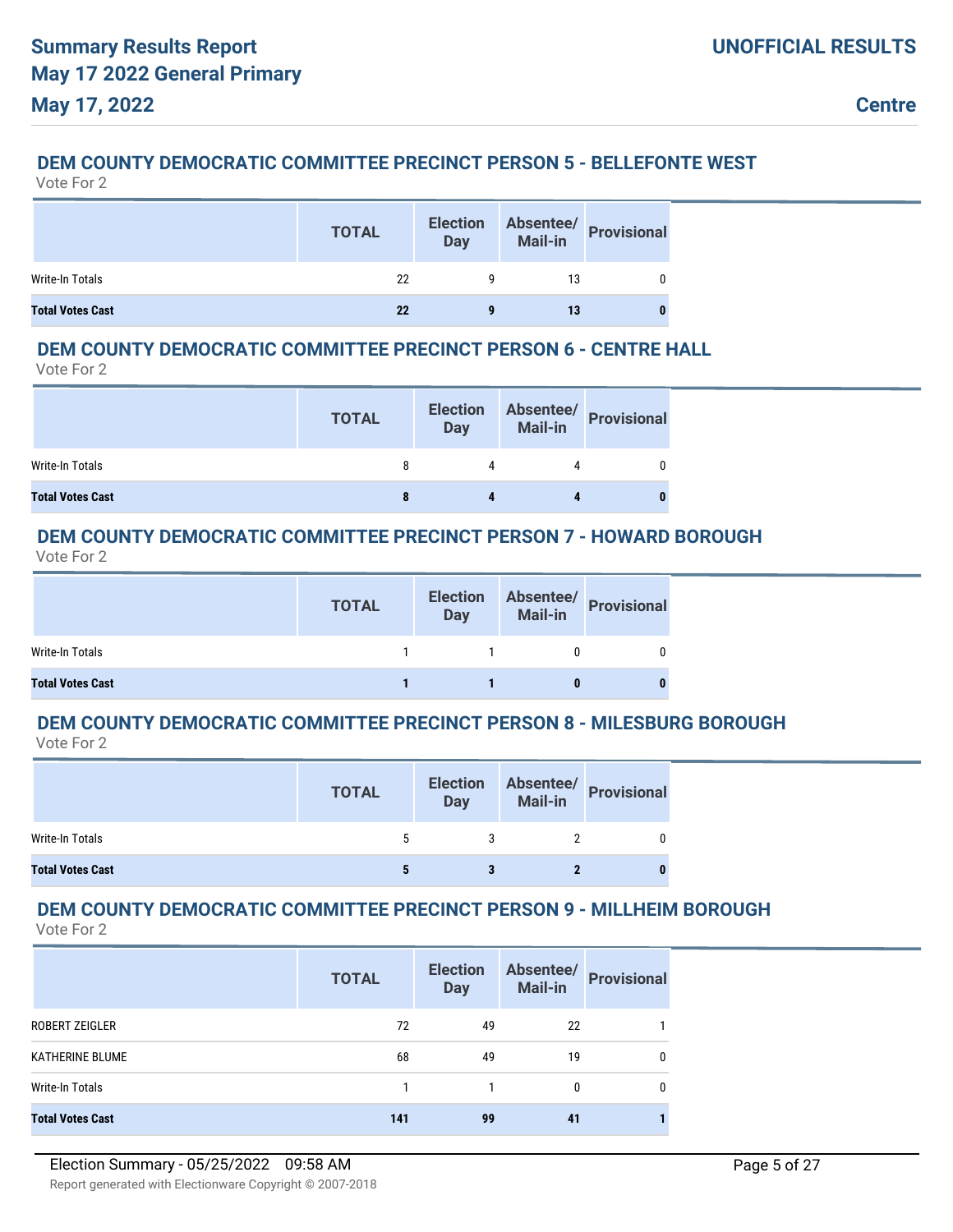## **DEM COUNTY DEMOCRATIC COMMITTEE PRECINCT PERSON 10 - PHILIPSBURG #1**

Vote For 2

|                         | <b>TOTAL</b> | <b>Election</b><br><b>Day</b> | Absentee/<br>Mail-in<br>Provisional |
|-------------------------|--------------|-------------------------------|-------------------------------------|
| Write-In Totals         |              | 4                             |                                     |
| <b>Total Votes Cast</b> |              |                               |                                     |

### **DEM COUNTY DEMOCRATIC COMMITTEE PRECINCT PERSON 11 - PHILIPSBURG #2**

Vote For 2

|                         | <b>TOTAL</b> | <b>Election</b><br><b>Day</b> | Absentee/<br>Mail-in<br>Provisional |
|-------------------------|--------------|-------------------------------|-------------------------------------|
| Write-In Totals         |              |                               |                                     |
| <b>Total Votes Cast</b> |              |                               |                                     |

### **DEM COUNTY DEMOCRATIC COMMITTEE PRECINCT PERSON 12 - PHILIPSBURG #3**

Vote For 2

|                         | <b>TOTAL</b> | <b>Election</b><br><b>Day</b> | Absentee/<br>Mail-in Provisional |
|-------------------------|--------------|-------------------------------|----------------------------------|
| Write-In Totals         |              |                               |                                  |
| <b>Total Votes Cast</b> |              |                               |                                  |

## **DEM COUNTY DEMOCRATIC COMMITTEE PRECINCT PERSON 13 - PORT MATILDA BOROUGH**

Vote For 2

|                         | <b>TOTAL</b> | <b>Election</b><br><b>Day</b> | Absentee/<br>Mail-in Provisional |
|-------------------------|--------------|-------------------------------|----------------------------------|
| Write-In Totals         |              |                               |                                  |
| <b>Total Votes Cast</b> |              |                               |                                  |

## **DEM COUNTY DEMOCRATIC COMMITTEE PRECINCT PERSON 14 - SNOW SHOE BOROUGH**

|                         | <b>TOTAL</b> | <b>Election</b><br><b>Day</b> | Absentee/<br>Mail-in Provisional |
|-------------------------|--------------|-------------------------------|----------------------------------|
| Write-In Totals         |              |                               |                                  |
| <b>Total Votes Cast</b> |              |                               |                                  |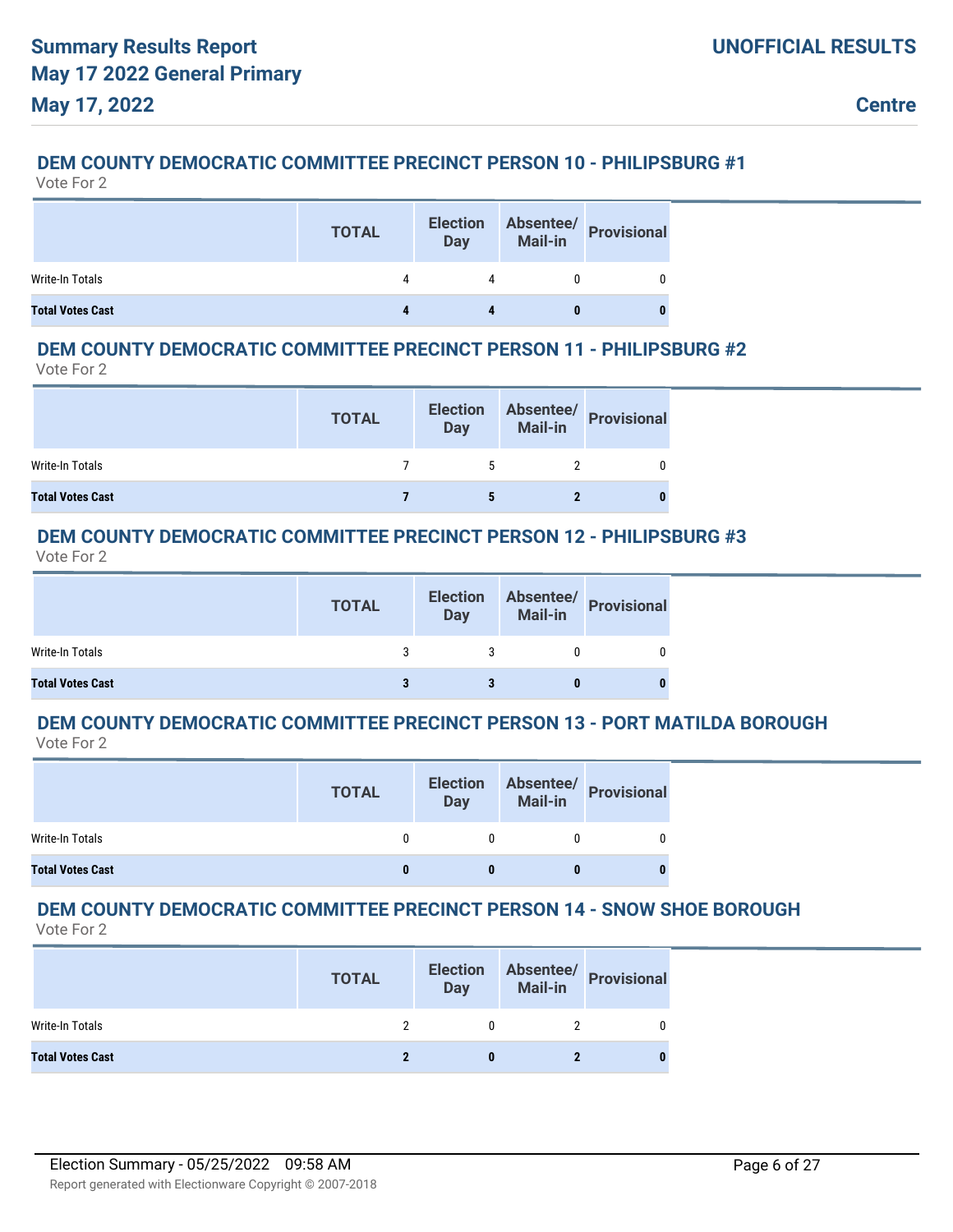# **DEM COUNTY DEMOCRATIC COMMITTEE PRECINCT PERSON 15 - RUSH NORTH CENTRAL**

| Vote For 2 |  |
|------------|--|
|------------|--|

|                         | <b>TOTAL</b> | <b>Election</b><br><b>Day</b> | Absentee/<br>Mail-in<br>Provisional |
|-------------------------|--------------|-------------------------------|-------------------------------------|
| Write-In Totals         |              |                               |                                     |
| <b>Total Votes Cast</b> |              |                               |                                     |

#### **DEM COUNTY DEMOCRATIC COMMITTEE PRECINCT PERSON 16 - STATE COLLEGE NORTH** Vote For 2

|                         | <b>TOTAL</b> | <b>Election</b><br><b>Day</b> | Absentee/<br><b>Mail-in</b> | <b>Provisional</b> |
|-------------------------|--------------|-------------------------------|-----------------------------|--------------------|
| <b>CYNTHIA WHITE</b>    | 208          | 123                           | 83                          | 2                  |
| <b>MIEKE HAECK</b>      | 218          | 128                           | 88                          | 2                  |
| Write-In Totals         | 0            | 0                             | 0                           | 0                  |
| <b>Total Votes Cast</b> | 426          | 251                           | 171                         |                    |

#### **DEM COUNTY DEMOCRATIC COMMITTEE PRECINCT PERSON 17 - STATE COLLEGE NORTHEAST** Vote For 2

|                         | <b>TOTAL</b> | <b>Election</b><br><b>Day</b> | Absentee/<br><b>Mail-in</b> | <b>Provisional</b> |
|-------------------------|--------------|-------------------------------|-----------------------------|--------------------|
| <b>CATHERINE DAULER</b> | 141          | 81                            | 60                          | 0                  |
| KARL REICHARD           | 126          | 73                            | 53                          | 0                  |
| <b>Write-In Totals</b>  |              |                               | 0                           | 0                  |
| <b>Total Votes Cast</b> | 268          | 155                           | 113                         |                    |

#### **DEM COUNTY DEMOCRATIC COMMITTEE PRECINCT PERSON 18 - STATE COLLEGE NORTHWEST** Vote For 2

|                         | <b>TOTAL</b> | <b>Election</b><br><b>Day</b> | Absentee/<br><b>Mail-in</b> | <b>Provisional</b> |
|-------------------------|--------------|-------------------------------|-----------------------------|--------------------|
| MALCOLM WOOLLEN         | 61           | 37                            | 24                          | 0                  |
| Write-In Totals         | 2            | 0                             | 2                           | 0                  |
| <b>Total Votes Cast</b> | 63           | 37                            | 26                          |                    |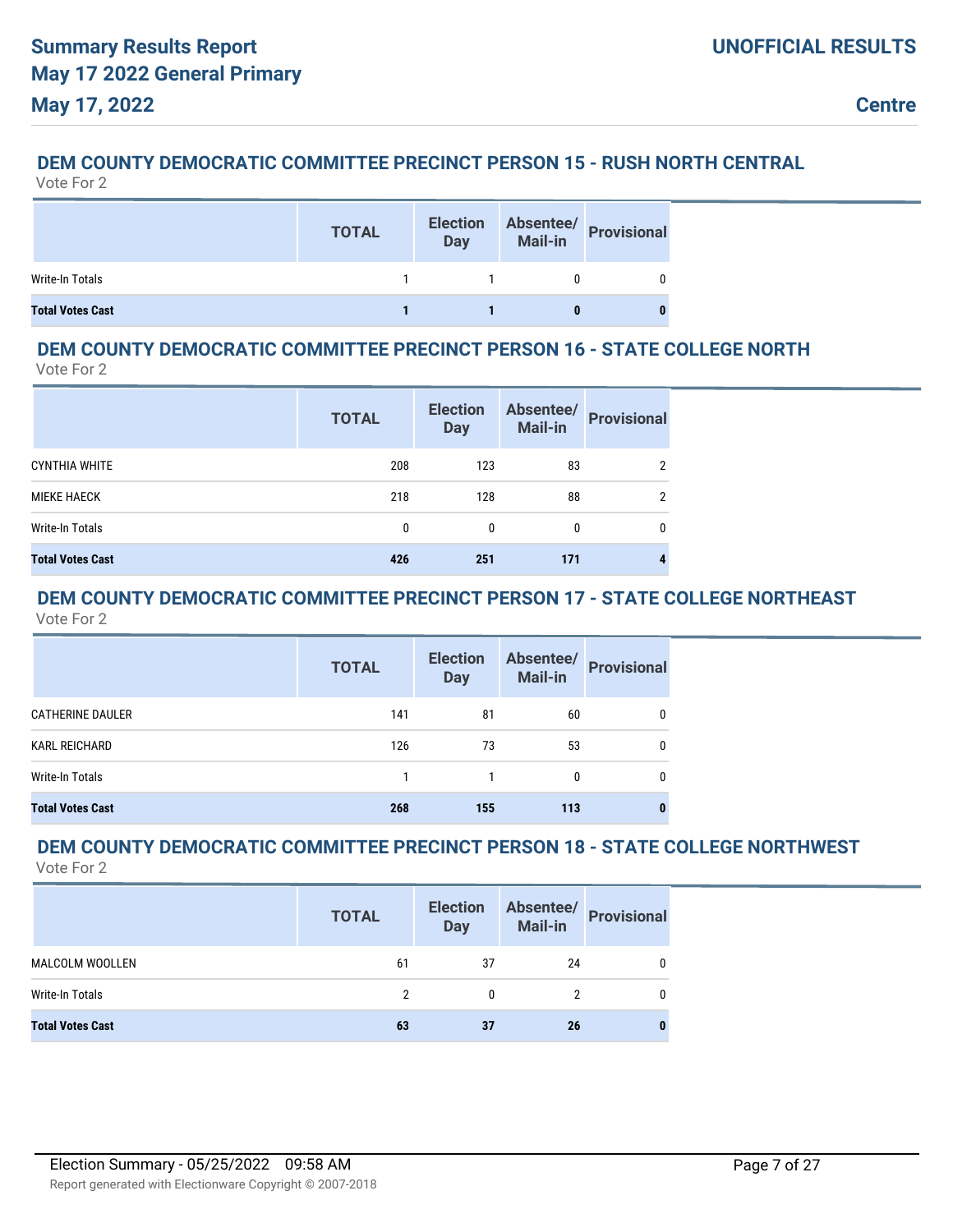#### **DEM COUNTY DEMOCRATIC COMMITTEE PRECINCT PERSON 19 - STATE COLLEGE SOUTH 1** Vote For 2

|                         | <b>TOTAL</b> | <b>Election</b><br><b>Day</b> | Absentee/<br>Mail-in | <b>Provisional</b> |
|-------------------------|--------------|-------------------------------|----------------------|--------------------|
| <b>NICK PRESSLEY</b>    | 115          | 47                            | 67                   |                    |
| MARGARET J DOBRINSKA    | 140          | 103                           | 36                   |                    |
| <b>JENNA HENRY</b>      | 155          | 86                            | 69                   | $\mathbf{0}$       |
| Write-In Totals         | 0            | 0                             | $\Omega$             | $\mathbf{0}$       |
| <b>Total Votes Cast</b> | 410          | 236                           | 172                  |                    |

#### **DEM COUNTY DEMOCRATIC COMMITTEE PRECINCT PERSON 20 - STATE COLLEGE SOUTH 2** Vote For 2

|                         | <b>TOTAL</b> | <b>Election</b><br><b>Day</b> |     | Absentee/<br>Mail-in Provisional |
|-------------------------|--------------|-------------------------------|-----|----------------------------------|
| <b>SUZANNE S LAMB</b>   | 365          | 112                           | 252 |                                  |
| Write-In Totals         | g            |                               |     | 0                                |
| <b>Total Votes Cast</b> | 374          | 114                           | 259 |                                  |

#### **DEM COUNTY DEMOCRATIC COMMITTEE PRECINCT PERSON 21 - STATE COLLEGE SOUTHEAST** Vote For 2

|                         | <b>TOTAL</b>   | <b>Election</b><br><b>Day</b> | Absentee/<br>Mail-in | <b>Provisional</b> |
|-------------------------|----------------|-------------------------------|----------------------|--------------------|
| <b>JESSE L BARLOW</b>   | 243            | 126                           | 117                  | 0                  |
| <b>ELAINE PRESTIA</b>   | 239            | 122                           | 117                  | 0                  |
| Write-In Totals         | $\mathfrak{p}$ |                               |                      | 0                  |
| <b>Total Votes Cast</b> | 484            | 249                           | 235                  | 0                  |

# **DEM COUNTY DEMOCRATIC COMMITTEE PRECINCT PERSON 22 - STATE COLLEGE SOUTH**

|                         | <b>TOTAL</b> | <b>Election</b><br><b>Day</b> | Absentee/<br>Mail-in | <b>Provisional</b> |
|-------------------------|--------------|-------------------------------|----------------------|--------------------|
| <b>DOUG KEITH</b>       | 61           | 39                            | 22                   |                    |
| <b>CINDY KEITH</b>      | 63           | 37                            | 26                   |                    |
| Write-In Totals         | 5            | 5                             | 0                    | 0                  |
| <b>Total Votes Cast</b> | 129          | 81                            | 48                   |                    |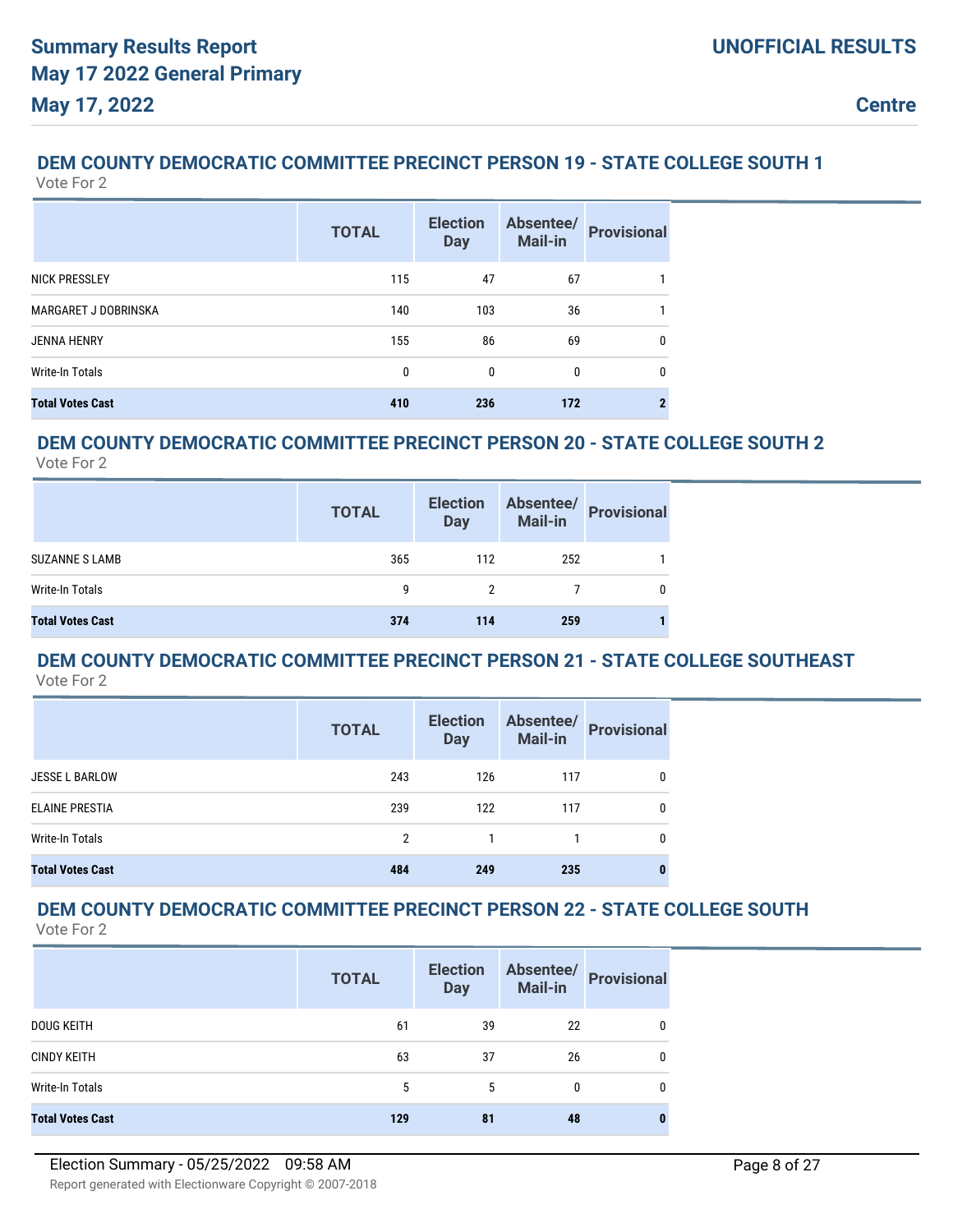#### **DEM COUNTY DEMOCRATIC COMMITTEE PRECINCT PERSON 23 - STATE COLLEGE SOUTH** Vote For 2

|                         | <b>TOTAL</b> | <b>Election</b><br><b>Day</b> | Absentee/<br><b>Mail-in</b> | <b>Provisional</b> |
|-------------------------|--------------|-------------------------------|-----------------------------|--------------------|
| <b>TERRY MELTON</b>     | 181          | 112                           | 67                          | $\overline{2}$     |
| ROBERT MELTON           | 173          | 104                           | 67                          | 2                  |
| <b>Write-In Totals</b>  |              |                               | 0                           | 0                  |
| <b>Total Votes Cast</b> | 355          | 217                           | 134                         | 4                  |

## **DEM COUNTY DEMOCRATIC COMMITTEE PRECINCT PERSON 24 - STATE COLLEGE EAST 1 - PSU**

Vote For 2

|                         | <b>TOTAL</b> | <b>Election</b><br><b>Day</b> |   | Absentee/<br>Mail-in<br> |
|-------------------------|--------------|-------------------------------|---|--------------------------|
| Write-In Totals         |              |                               |   |                          |
| <b>Total Votes Cast</b> |              |                               | 0 |                          |

#### **DEM COUNTY DEMOCRATIC COMMITTEE PRECINCT PERSON 26 - STATE COLLEGE EAST 3** Vote For 2

|                         | <b>TOTAL</b> | <b>Election</b><br><b>Day</b> | <b>Mail-in</b> | Absentee/ Provisional |
|-------------------------|--------------|-------------------------------|----------------|-----------------------|
| <b>JOSH PORTNEY</b>     | 55           | 38                            | 17             | 0                     |
| RYLIE COOPER            | 61           | 42                            | 19             | 0                     |
| Write-In Totals         | 0            | $\Omega$                      | 0              | 0                     |
| <b>Total Votes Cast</b> | 116          | 80                            | 36             |                       |

#### **DEM COUNTY DEMOCRATIC COMMITTEE PRECINCT PERSON 29 - STATE COLLEGE EAST** Vote For 2

|                         | <b>TOTAL</b> | <b>Election</b><br><b>Day</b> | Absentee/<br>Mail-in<br>Provisional |
|-------------------------|--------------|-------------------------------|-------------------------------------|
| Write-In Totals         |              |                               |                                     |
| <b>Total Votes Cast</b> |              |                               |                                     |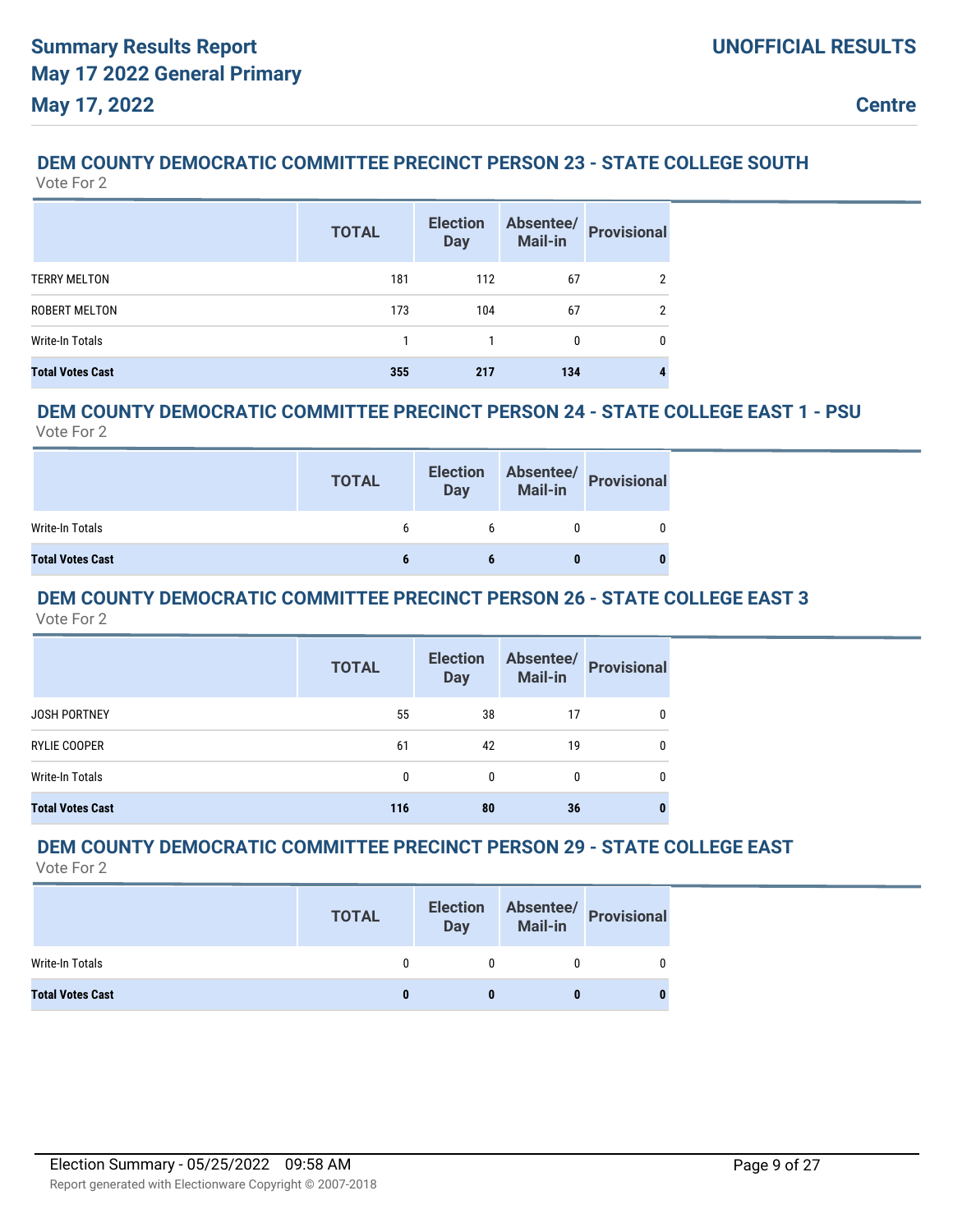# **DEM COUNTY DEMOCRATIC COMMITTEE PRECINCT PERSON 30 - STATE COLLEGE EAST**

|                         | <b>TOTAL</b> | <b>Election</b><br><b>Day</b> | Absentee/<br>Mail-in Provisional |
|-------------------------|--------------|-------------------------------|----------------------------------|
| Write-In Totals         |              |                               |                                  |
| <b>Total Votes Cast</b> |              |                               |                                  |

#### **DEM COUNTY DEMOCRATIC COMMITTEE PRECINCT PERSON 31 - STATE COLLEGE WEST 1** Vote For 2

|                         | <b>TOTAL</b> | <b>Election</b><br><b>Day</b> | Absentee/<br>Mail-in | <b>Provisional</b> |
|-------------------------|--------------|-------------------------------|----------------------|--------------------|
| <b>JIM LEOUS</b>        | 188          | 124                           | 64                   | 0                  |
| ANA E ENRIQUEZ          | 136          | 78                            | 58                   | 0                  |
| Write-In Totals         | 4            | 0                             | 4                    | 0                  |
| <b>Total Votes Cast</b> | 328          | 202                           | 126                  | 0                  |

#### **DEM COUNTY DEMOCRATIC COMMITTEE PRECINCT PERSON 32 - STATE COLLEGE WEST 2** Vote For 2

|                           | <b>TOTAL</b> | <b>Election</b><br><b>Day</b> | Absentee/<br><b>Mail-in</b> | <b>Provisional</b> |
|---------------------------|--------------|-------------------------------|-----------------------------|--------------------|
| KATHLEEN MCKINNON-LACHMAN | 197          | 122                           | 75                          |                    |
| PAUL M HALLACHER          | 173          | 109                           | 64                          |                    |
| Write-In Totals           | $\mathbf{0}$ | 0                             | 0                           | 0                  |
| <b>Total Votes Cast</b>   | 370          | 231                           | 139                         |                    |

#### **DEM COUNTY DEMOCRATIC COMMITTEE PRECINCT PERSON 34 - STATE COLLEGE WEST** Vote For 2

|                         | <b>TOTAL</b> | <b>Election</b><br><b>Day</b> | Absentee/<br><b>Mail-in</b> | <b>Provisional</b> |
|-------------------------|--------------|-------------------------------|-----------------------------|--------------------|
| <b>RITA S GRAEF</b>     | 48           | 29                            | 18                          |                    |
| Write-In Totals         | 3            | 0                             |                             |                    |
| <b>Total Votes Cast</b> | 51           | 29                            | 21                          |                    |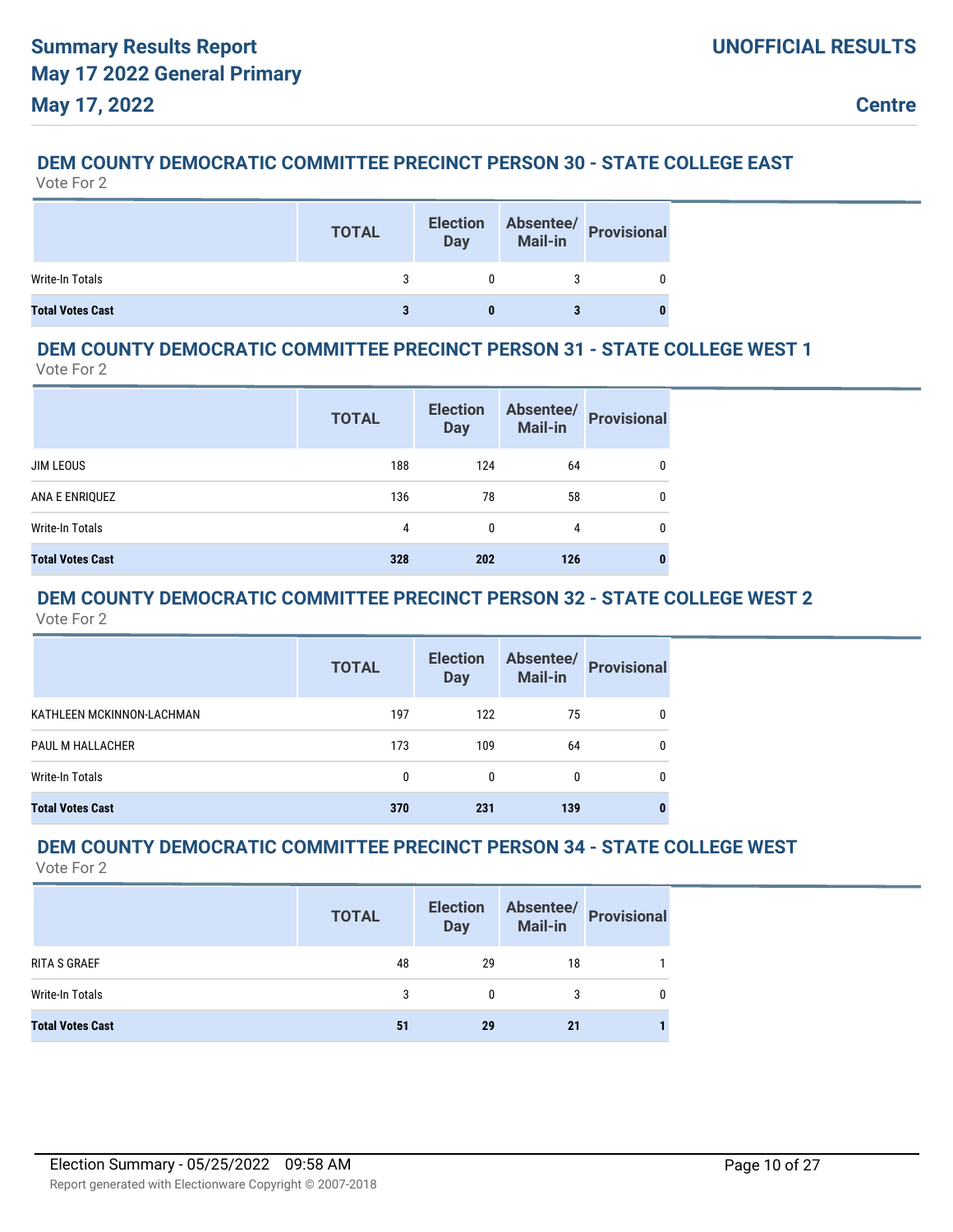#### **DEM COUNTY DEMOCRATIC COMMITTEE PRECINCT PERSON 35 - UNIONVILLE BOROUGH** Vote For 2

|                         | <b>TOTAL</b> | <b>Election</b><br>Day | Absentee/<br>Mail-in Provisional |
|-------------------------|--------------|------------------------|----------------------------------|
| Write-In Totals         |              |                        |                                  |
| <b>Total Votes Cast</b> |              |                        |                                  |

## **DEM COUNTY DEMOCRATIC COMMITTEE PRECINCT PERSON 36 - BENNER NORTH**

Vote For 2

|                         | <b>TOTAL</b> | <b>Election</b><br><b>Day</b> | Absentee/<br><b>Mail-in</b> | <b>Provisional</b> |
|-------------------------|--------------|-------------------------------|-----------------------------|--------------------|
| THOMAS KALINOWSKI       | 191          | 90                            | 99                          |                    |
| Write-In Totals         | 24           | 23                            |                             |                    |
| <b>Total Votes Cast</b> | 215          | 113                           | 99                          | 3                  |

## **DEM COUNTY DEMOCRATIC COMMITTEE PRECINCT PERSON 37 - BENNER SOUTH**

Vote For 2

|                         | <b>TOTAL</b> | <b>Election</b><br><b>Day</b> | Absentee/<br>Mail-in<br> |
|-------------------------|--------------|-------------------------------|--------------------------|
| Write-In Totals         | 13           |                               |                          |
| <b>Total Votes Cast</b> | 13           |                               |                          |

#### **DEM COUNTY DEMOCRATIC COMMITTEE PRECINCT PERSON 38 - BOGGS EAST** Vote For 2

|                         | <b>TOTAL</b> | <b>Election</b><br><b>Day</b> | Absentee/<br>Mail-in Provisional |
|-------------------------|--------------|-------------------------------|----------------------------------|
| Write-In Totals         | 20           |                               |                                  |
| <b>Total Votes Cast</b> | 20           | 17                            |                                  |

## **DEM COUNTY DEMOCRATIC COMMITTEE PRECINCT PERSON 39 - BOGGS WEST**

|                         | <b>TOTAL</b> | <b>Election</b><br><b>Day</b> | Absentee/<br>Mail-in<br>Mail-in |
|-------------------------|--------------|-------------------------------|---------------------------------|
| Write-In Totals         |              |                               |                                 |
| <b>Total Votes Cast</b> |              |                               |                                 |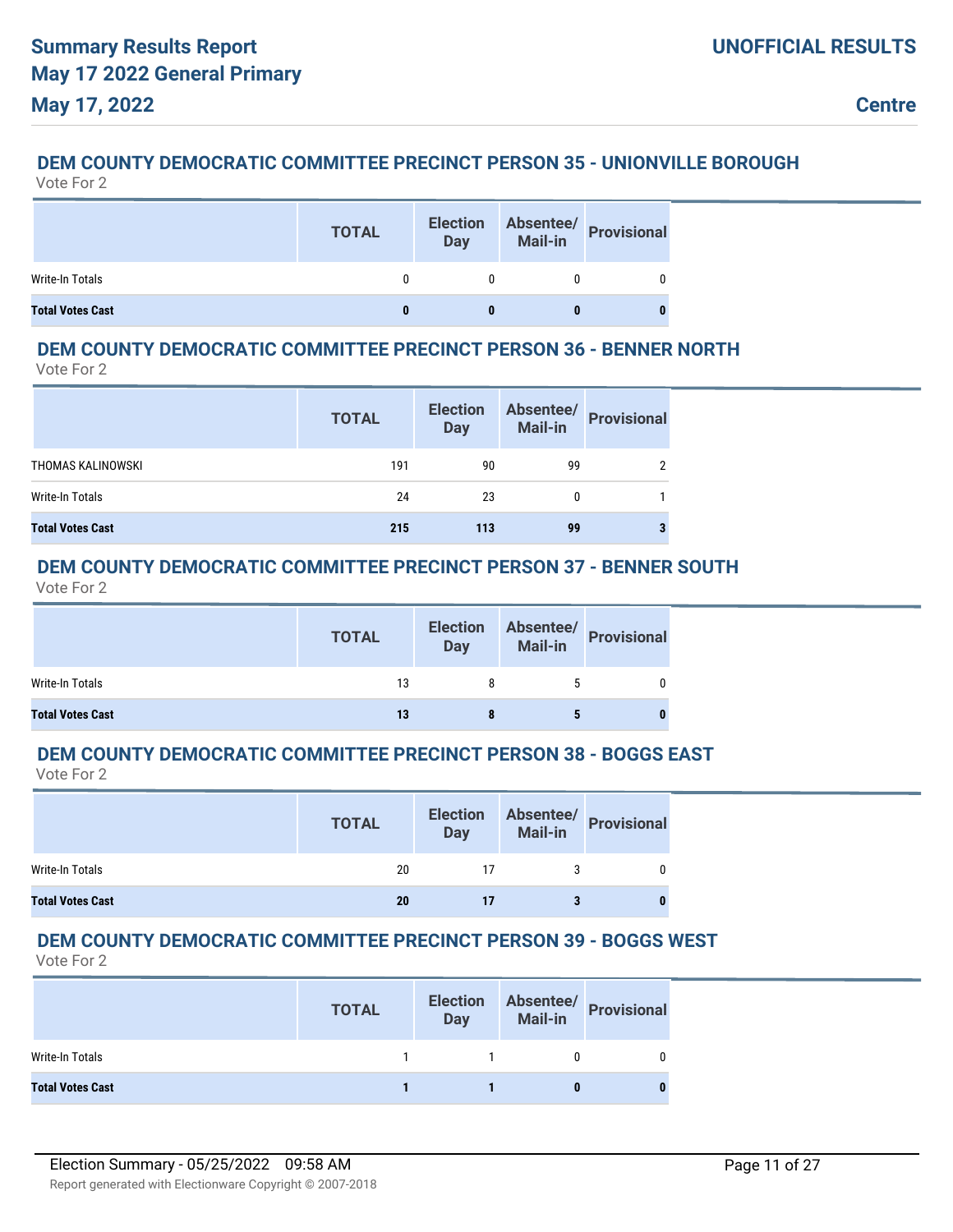#### **DEM COUNTY DEMOCRATIC COMMITTEE PRECINCT PERSON 40 - BURNSIDE TOWNSHIP** Vote For 2

|                         | <b>TOTAL</b> | <b>Election</b><br><b>Day</b> | Absentee/<br>Mail-in Provisional |
|-------------------------|--------------|-------------------------------|----------------------------------|
| Write-In Totals         |              |                               |                                  |
| <b>Total Votes Cast</b> |              |                               |                                  |

#### **DEM COUNTY DEMOCRATIC COMMITTEE PRECINCT PERSON 41 - COLLEGE NORTH** Vote For 2

|                         | <b>TOTAL</b> | <b>Election</b><br><b>Day</b> | Absentee/<br><b>Mail-in</b> | <b>Provisional</b> |
|-------------------------|--------------|-------------------------------|-----------------------------|--------------------|
| <b>JESSICA O'HARA</b>   | 449          | 211                           | 238                         | 0                  |
| LORI SMITH              | 406          | 183                           | 223                         | 0                  |
| Write-In Totals         | 5            | 2                             | 3                           | 0                  |
| <b>Total Votes Cast</b> | 860          | 396                           | 464                         | 0                  |

#### **DEM COUNTY DEMOCRATIC COMMITTEE PRECINCT PERSON 42 - COLLEGE SOUTH** Vote For 2

|                         | <b>TOTAL</b> | <b>Election</b><br><b>Day</b> | <b>Mail-in</b> | Absentee/ Provisional |
|-------------------------|--------------|-------------------------------|----------------|-----------------------|
| MELISSA PALACIOS YAHNER | 370          | 129                           | 240            |                       |
| CHERYL BOHN             | 359          | 117                           | 240            | 2                     |
| Write-In Totals         |              | $\mathbf{0}$                  |                | 0                     |
| <b>Total Votes Cast</b> | 730          | 246                           | 481            |                       |

# **DEM COUNTY DEMOCRATIC COMMITTEE PRECINCT PERSON 43 - COLLEGE EAST**

|                         | <b>TOTAL</b> | <b>Election</b><br><b>Day</b> | Absentee/<br>Mail-in | <b>Provisional</b> |
|-------------------------|--------------|-------------------------------|----------------------|--------------------|
| ANNE T DEMO             | 328          | 170                           | 157                  |                    |
| NICHOLAS E BEILING      | 245          | 123                           | 121                  |                    |
| <b>Write-In Totals</b>  | 4            | 4                             | 0                    | 0                  |
| <b>Total Votes Cast</b> | 577          | 297                           | 278                  |                    |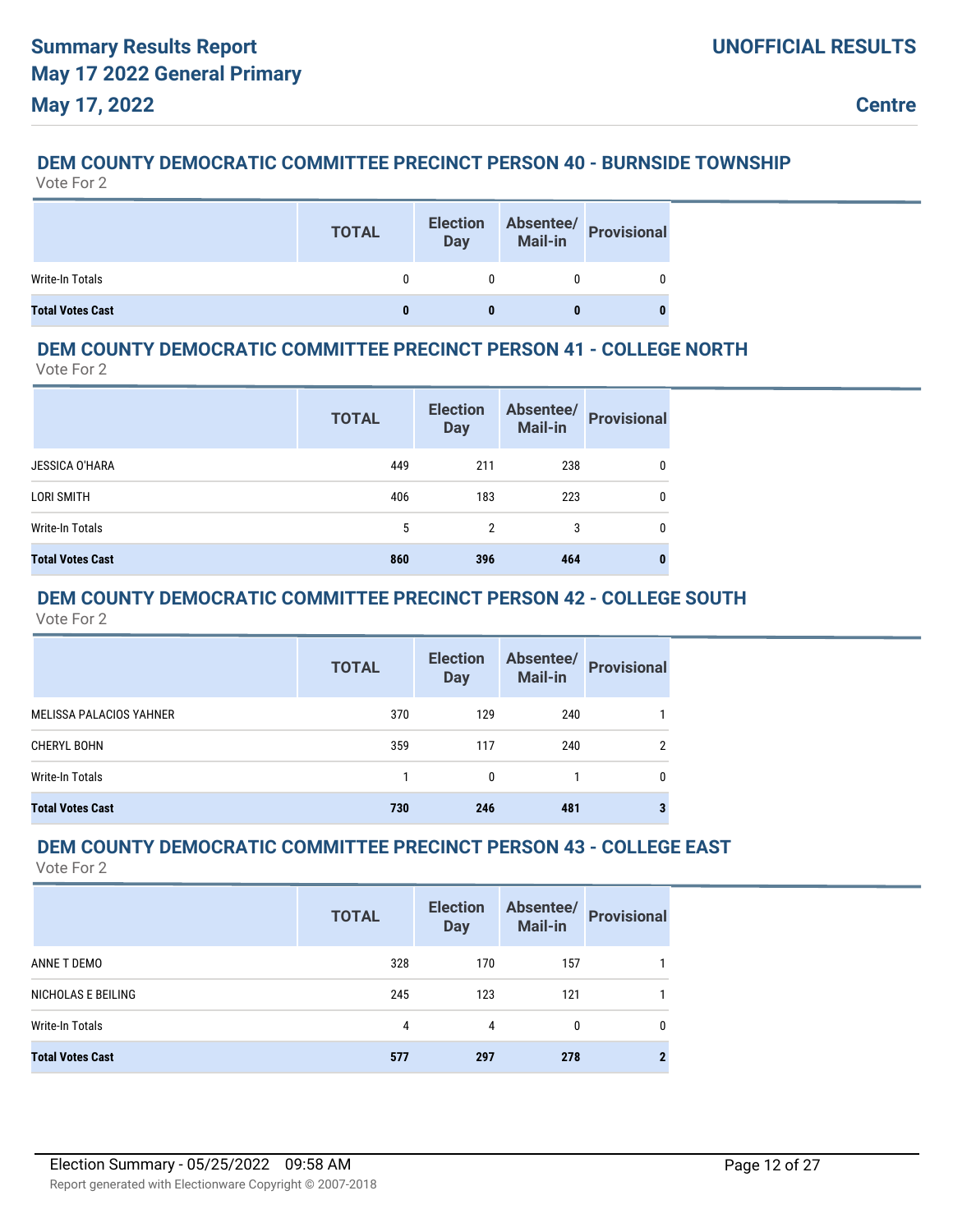## **DEM COUNTY DEMOCRATIC COMMITTEE PRECINCT PERSON 44 - COLLEGE WEST**

Vote For 2

|                         | <b>TOTAL</b> | <b>Election</b><br><b>Day</b> | Absentee/<br><b>Mail-in</b> | Provisional |
|-------------------------|--------------|-------------------------------|-----------------------------|-------------|
| <b>REGAN W TAKAC</b>    | 148          | 91                            | 55                          |             |
| Write-In Totals         | 5            | 3                             |                             |             |
| <b>Total Votes Cast</b> | 153          | 94                            | 57                          |             |

### **DEM COUNTY DEMOCRATIC COMMITTEE PRECINCT PERSON 45 - CURTIN NORTH**

Vote For 2

|                         | <b>TOTAL</b> | <b>Election</b><br><b>Day</b> | Absentee/<br>Mail-in<br> |
|-------------------------|--------------|-------------------------------|--------------------------|
| Write-In Totals         |              |                               |                          |
| <b>Total Votes Cast</b> |              |                               | 0                        |

## **DEM COUNTY DEMOCRATIC COMMITTEE PRECINCT PERSON 46 - CURTIN SOUTH**

Vote For 2

|                         | <b>TOTAL</b> | <b>Election</b><br><b>Day</b> | Absentee/<br>Mail-in<br>Dispositional |
|-------------------------|--------------|-------------------------------|---------------------------------------|
| Write-In Totals         |              |                               |                                       |
| <b>Total Votes Cast</b> |              |                               |                                       |

#### **DEM COUNTY DEMOCRATIC COMMITTEE PRECINCT PERSON 47 - FERGUSON NORTH 1** Vote For 2

|                         | <b>TOTAL</b> | <b>Election</b><br><b>Day</b> | Absentee/<br>Mail-in | <b>Provisional</b> |
|-------------------------|--------------|-------------------------------|----------------------|--------------------|
| <b>JENNIE C TASHEFF</b> | 243          | 113                           | 130                  | 0                  |
| <b>STEVE TASHEFF</b>    | 128          | 49                            | 79                   | $\mathbf{0}$       |
| <b>OMARI PATTERSON</b>  | 197          | 105                           | 92                   | 0                  |
| Write-In Totals         | 3            |                               | $\overline{2}$       | 0                  |
| <b>Total Votes Cast</b> | 571          | 268                           | 303                  | 0                  |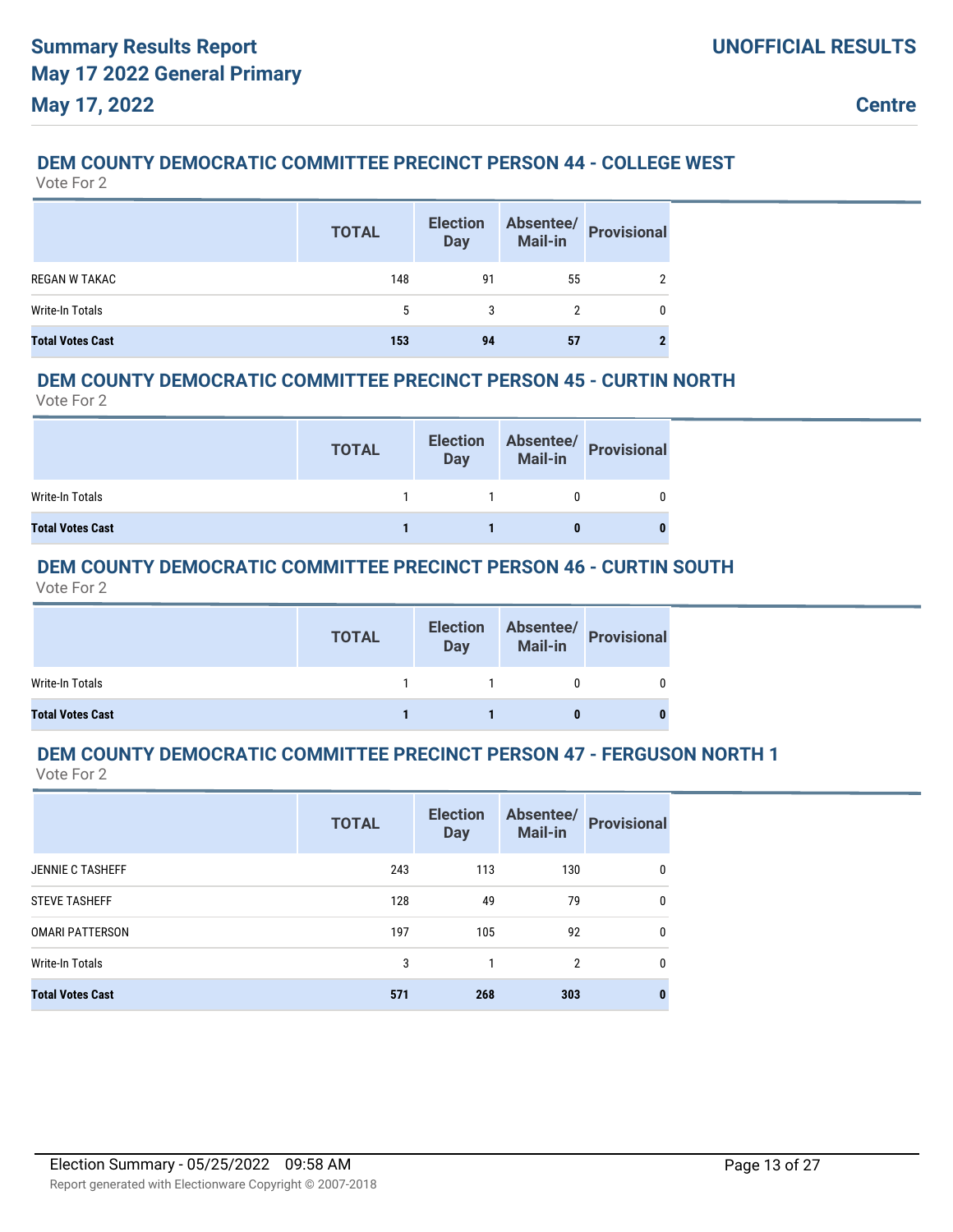## **DEM COUNTY DEMOCRATIC COMMITTEE PRECINCT PERSON 48 - FERGUSON NORTH 2**

Vote For 2

|                            | <b>TOTAL</b> | <b>Election</b><br><b>Day</b> | Absentee/<br><b>Mail-in</b> | <b>Provisional</b> |
|----------------------------|--------------|-------------------------------|-----------------------------|--------------------|
| <b>DOROTHY EVENSEN</b>     | 176          | 83                            | 93                          | 0                  |
| <b>CARLA M ROSER-JONES</b> | 171          | 79                            | 92                          | 0                  |
| Write-In Totals            | 0            | 0                             | 0                           | 0                  |
| <b>Total Votes Cast</b>    | 347          | 162                           | 185                         |                    |

## **DEM COUNTY DEMOCRATIC COMMITTEE PRECINCT PERSON 49 - FERGUSON NORTHEAST 1**

Vote For 2

|                          | <b>TOTAL</b> | <b>Election</b><br><b>Day</b> | Absentee/<br><b>Mail-in</b> | <b>Provisional</b> |
|--------------------------|--------------|-------------------------------|-----------------------------|--------------------|
| KATHLEEN MARION SCHWARTZ | 246          | 122                           | 124                         | 0                  |
| <b>SUSAN WERNER</b>      | 254          | 121                           | 133                         | 0                  |
| Write-In Totals          | 0            | 0                             | 0                           | 0                  |
| <b>Total Votes Cast</b>  | 500          | 243                           | 257                         |                    |

#### **DEM COUNTY DEMOCRATIC COMMITTEE PRECINCT PERSON 50 - FERGUSON NORTHEAST 2** Vote For 2

|                            | <b>TOTAL</b> | <b>Election</b><br><b>Day</b> | Absentee/<br><b>Mail-in</b> | <b>Provisional</b> |
|----------------------------|--------------|-------------------------------|-----------------------------|--------------------|
| <b>JOY VINCENT-KILLIAN</b> | 134          | 73                            | 61                          | 0                  |
| PATRICIA STEPHENS          | 128          | 62                            | 66                          | 0                  |
| Write-In Totals            | 3            | 3                             | 0                           | 0                  |
| <b>Total Votes Cast</b>    | 265          | 138                           | 127                         |                    |

## **DEM COUNTY DEMOCRATIC COMMITTEE PRECINCT PERSON 51 - FERGUSON EAST**

|                               | <b>TOTAL</b> | <b>Election</b><br><b>Day</b> | Absentee/<br>Mail-in | <b>Provisional</b> |
|-------------------------------|--------------|-------------------------------|----------------------|--------------------|
| ERIK DENLINGER                | 206          | 120                           | 86                   | 0                  |
| <b>CATHERINE M VANDENBERG</b> | 254          | 149                           | 105                  | 0                  |
| Write-In Totals               | 0            | 0                             | 0                    | 0                  |
| <b>Total Votes Cast</b>       | 460          | 269                           | 191                  | 0                  |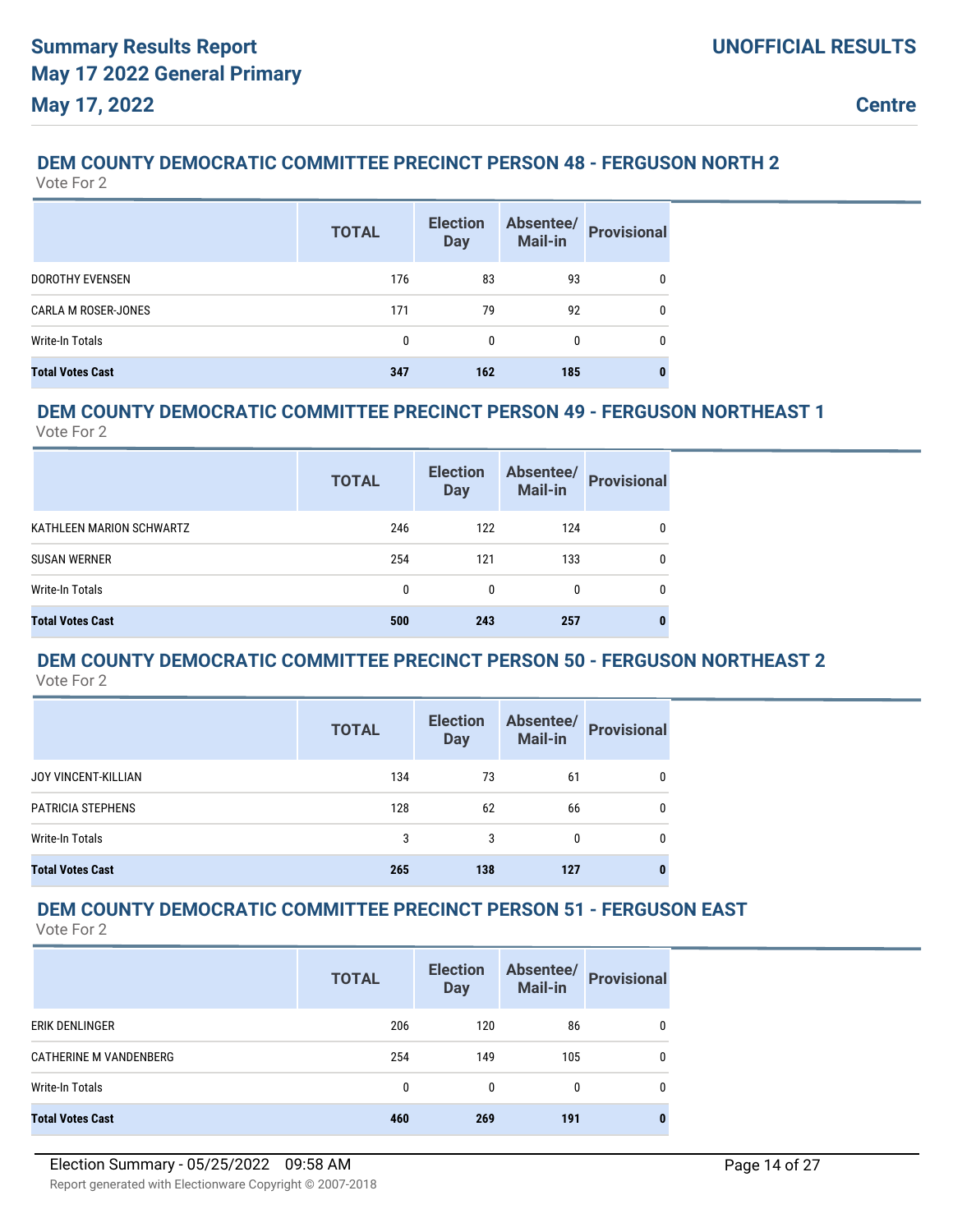## **DEM COUNTY DEMOCRATIC COMMITTEE PRECINCT PERSON 52 - FERGUSON WEST**

Vote For 2

|                         | <b>TOTAL</b> | <b>Election</b><br><b>Day</b> | Absentee/<br>Mail-in Provisional |  |
|-------------------------|--------------|-------------------------------|----------------------------------|--|
| <b>ANDREW MCKINNON</b>  | 193          | 106                           | 86                               |  |
| Write-In Totals         | 10           |                               |                                  |  |
| <b>Total Votes Cast</b> | 203          | 115                           | 86                               |  |

#### **DEM COUNTY DEMOCRATIC COMMITTEE PRECINCT PERSON 53 - GREGG TOWNSHIP**

Vote For 2

|                         | <b>TOTAL</b> | <b>Election</b><br>Day |   | Absentee/<br>Mail-in<br>Provisional |
|-------------------------|--------------|------------------------|---|-------------------------------------|
| Write-In Totals         | 20           | 14                     | b |                                     |
| <b>Total Votes Cast</b> | 20           | 14                     |   |                                     |

#### **DEM COUNTY DEMOCRATIC COMMITTEE PRECINCT PERSON 54 - HAINES TOWNSHIP** Vote For 2

|                         | <b>TOTAL</b> | <b>Election</b><br><b>Day</b> | Absentee/<br><b>Mail-in</b> | <b>Provisional</b> |
|-------------------------|--------------|-------------------------------|-----------------------------|--------------------|
| ANDREA L VONADA         | 92           | 54                            | 37                          |                    |
| <b>JEREMY S BREON</b>   | 90           | 55                            | 34                          |                    |
| Write-In Totals         | 2            | 2                             | 0                           | 0                  |
| <b>Total Votes Cast</b> | 184          | 111                           | 71                          |                    |

### **DEM COUNTY DEMOCRATIC COMMITTEE PRECINCT PERSON 55 - HALFMOON PROPER**

|                         | <b>TOTAL</b> | <b>Election</b><br><b>Day</b> | Mail-in | Absentee/ Provisional |
|-------------------------|--------------|-------------------------------|---------|-----------------------|
| Write-In Totals         | 10           |                               |         |                       |
| <b>Total Votes Cast</b> | 10           |                               |         |                       |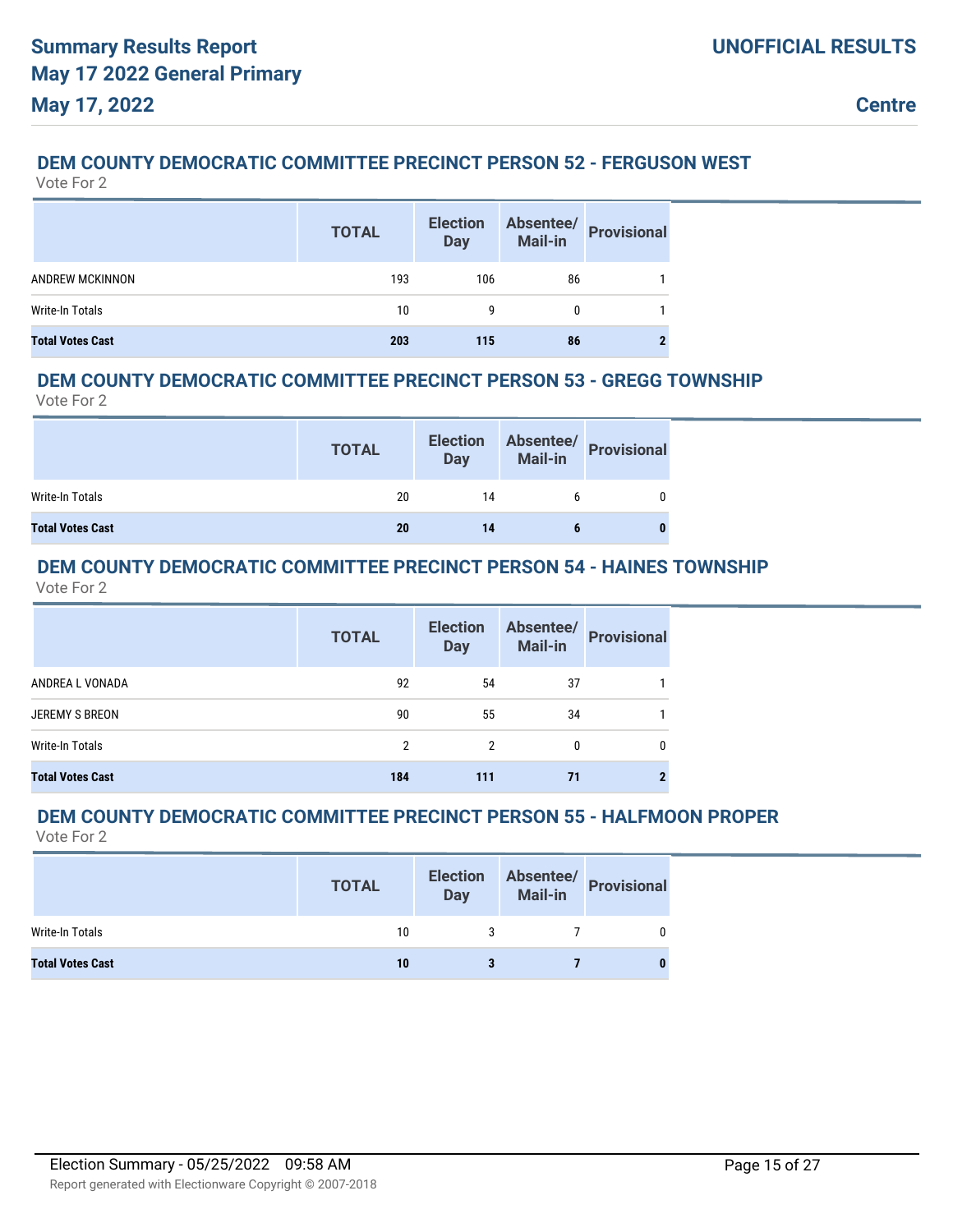## **DEM COUNTY DEMOCRATIC COMMITTEE PRECINCT PERSON 56 - HARRIS EAST**

Vote For 2

|                           | <b>TOTAL</b> | <b>Election</b><br><b>Day</b> | Absentee/<br><b>Mail-in</b> | <b>Provisional</b> |
|---------------------------|--------------|-------------------------------|-----------------------------|--------------------|
| <b>KEN KLINE SMELTZER</b> | 403          | 149                           | 253                         |                    |
| <b>DIANNE GREGG</b>       | 444          | 177                           | 266                         |                    |
| <b>Write-In Totals</b>    | 10           | 7                             | 3                           | 0                  |
| <b>Total Votes Cast</b>   | 857          | 333                           | 522                         |                    |

### **DEM COUNTY DEMOCRATIC COMMITTEE PRECINCT PERSON 57 - HARRIS WEST**

Vote For 2

|                         | <b>TOTAL</b>   | <b>Election</b><br><b>Day</b> | Absentee/<br><b>Mail-in</b> | <b>Provisional</b> |
|-------------------------|----------------|-------------------------------|-----------------------------|--------------------|
| ROBERT POTTER           | 375            | 183                           | 192                         | 0                  |
| <b>JENNIFER WAGNER</b>  | 368            | 192                           | 176                         | 0                  |
| Write-In Totals         | $\mathfrak{p}$ | $\mathfrak{p}$                | $\Omega$                    | 0                  |
| <b>Total Votes Cast</b> | 745            | 377                           | 368                         | 0                  |

## **DEM COUNTY DEMOCRATIC COMMITTEE PRECINCT PERSON 58 - HOWARD TOWNSHIP**

Vote For 2

|                         | <b>TOTAL</b> | <b>Election</b><br>Day | <b>Mail-in</b> | Absentee/ Provisional |
|-------------------------|--------------|------------------------|----------------|-----------------------|
| Write-In Totals         |              |                        |                |                       |
| <b>Total Votes Cast</b> |              |                        |                |                       |

#### **DEM COUNTY DEMOCRATIC COMMITTEE PRECINCT PERSON 59 - HUSTON TOWNSHIP** Vote For 2

|                         | <b>TOTAL</b> | <b>Election</b><br><b>Day</b> | Absentee/<br><b>Mail-in</b> | <b>Provisional</b> |
|-------------------------|--------------|-------------------------------|-----------------------------|--------------------|
| MARGARET SWOBODA        | 90           | 42                            | 45                          | 3                  |
| Write-In Totals         |              |                               |                             |                    |
| <b>Total Votes Cast</b> | 91           | 42                            | 46                          |                    |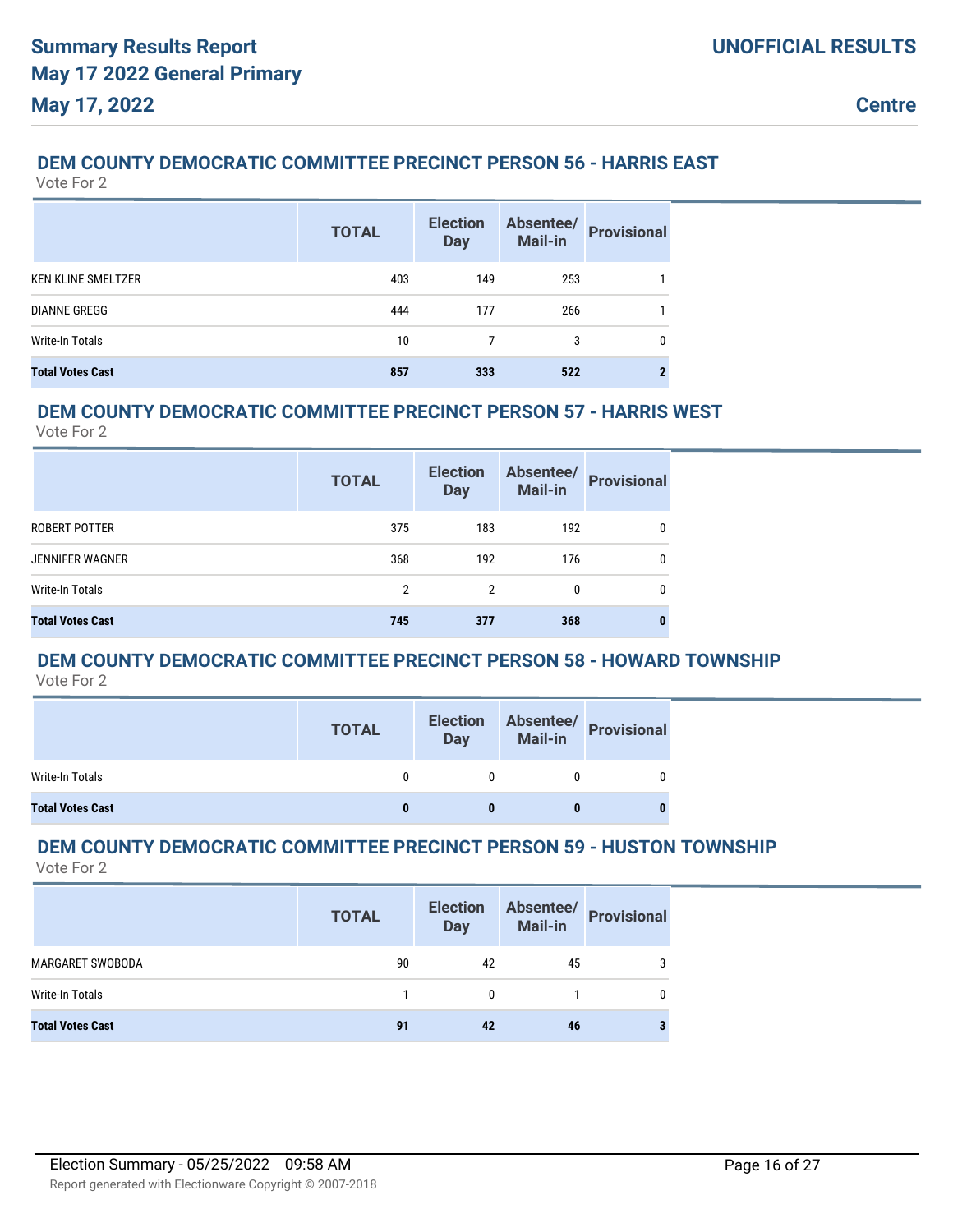# **DEM COUNTY DEMOCRATIC COMMITTEE PRECINCT PERSON 60 - LIBERTY TOWNSHIP**

Vote For 2

|                         | <b>TOTAL</b> | <b>Election</b><br><b>Day</b> | Absentee/<br>Mail-in Provisional |
|-------------------------|--------------|-------------------------------|----------------------------------|
| Write-In Totals         |              |                               |                                  |
| <b>Total Votes Cast</b> |              |                               |                                  |

## **DEM COUNTY DEMOCRATIC COMMITTEE PRECINCT PERSON 61 - MARION TOWNSHIP**

Vote For 2

|                         | <b>TOTAL</b> | <b>Election</b><br>Day | Absentee/<br>Mail-in<br>Provisional |
|-------------------------|--------------|------------------------|-------------------------------------|
| Write-In Totals         |              |                        |                                     |
| <b>Total Votes Cast</b> |              |                        |                                     |

### **DEM COUNTY DEMOCRATIC COMMITTEE PRECINCT PERSON 62 - MILES EAST**

Vote For 2

|                         | <b>TOTAL</b> | <b>Election</b><br><b>Day</b> | Absentee/<br>Mail-in Provisional |
|-------------------------|--------------|-------------------------------|----------------------------------|
| Write-In Totals         | 5            |                               |                                  |
| <b>Total Votes Cast</b> |              |                               |                                  |

## **DEM COUNTY DEMOCRATIC COMMITTEE PRECINCT PERSON 63 - MILES WEST**

Vote For 2

|                         | <b>TOTAL</b> | <b>Election</b><br><b>Day</b> | <b>Mail-in</b> | Absentee/ Provisional |
|-------------------------|--------------|-------------------------------|----------------|-----------------------|
| Write-In Totals         |              |                               |                |                       |
| <b>Total Votes Cast</b> |              |                               |                |                       |

## **DEM COUNTY DEMOCRATIC COMMITTEE PRECINCT PERSON 64 - PATTON NORTH 1**

|                         | <b>TOTAL</b> | <b>Election</b><br><b>Day</b> | Absentee/<br>Mail-in | <b>Provisional</b> |
|-------------------------|--------------|-------------------------------|----------------------|--------------------|
| TAMARA A DOWNSBROUGH    | 321          | 134                           | 187                  | 0                  |
| <b>MARY M DUPUIS</b>    | 333          | 125                           | 208                  | 0                  |
| Write-In Totals         | 8            | $\overline{2}$                | 6                    | 0                  |
| <b>Total Votes Cast</b> | 662          | 261                           | 401                  |                    |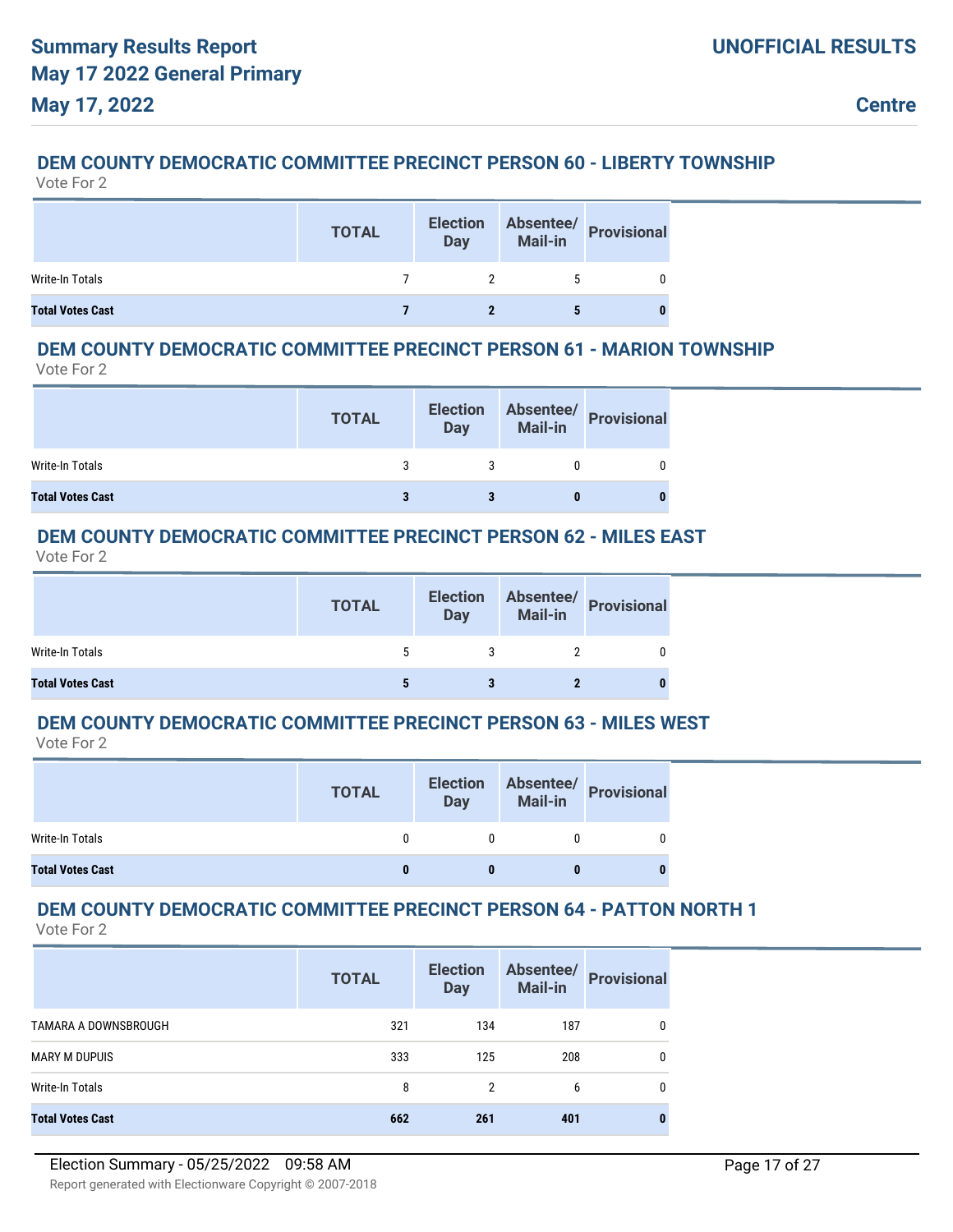## **DEM COUNTY DEMOCRATIC COMMITTEE PRECINCT PERSON 65 - PATTON NORTH 2**

Vote For 2

|                         | <b>TOTAL</b> | <b>Election</b><br><b>Day</b> | Absentee/<br>Mail-in | <b>Provisional</b> |
|-------------------------|--------------|-------------------------------|----------------------|--------------------|
| ERIC DOBERSTEIN         | 322          | 154                           | 167                  |                    |
| <b>DAN TREVINO</b>      | 343          | 164                           | 178                  |                    |
| Write-In Totals         | 6            | 4                             | 2                    | 0                  |
| <b>Total Votes Cast</b> | 671          | 322                           | 347                  |                    |

### **DEM COUNTY DEMOCRATIC COMMITTEE PRECINCT PERSON 66 - PATTON SOUTH 1**

Vote For 2

|                          | <b>TOTAL</b> | <b>Election</b><br><b>Day</b> | Absentee/<br>Mail-in | <b>Provisional</b> |
|--------------------------|--------------|-------------------------------|----------------------|--------------------|
| <b>BRANDIN MCDONOUGH</b> | 220          | 126                           | 94                   |                    |
| Write-In Totals          | 3            | 3                             |                      | 0                  |
| <b>Total Votes Cast</b>  | 223          | 129                           | 94                   |                    |

## **DEM COUNTY DEMOCRATIC COMMITTEE PRECINCT PERSON 67 - PATTON SOUTH 2**

Vote For 2

|                         | <b>TOTAL</b> | Election<br>Day |     | Absentee/<br>Mail-in Provisional |
|-------------------------|--------------|-----------------|-----|----------------------------------|
| PATRICIA A MONTEITH     | 229          | 118             | 110 |                                  |
| Write-In Totals         | 6            | 6               | 0   | 0                                |
| <b>Total Votes Cast</b> | 235          | 124             | 110 |                                  |

#### **DEM COUNTY DEMOCRATIC COMMITTEE PRECINCT PERSON 68 - PATTON SOUTH 3** Vote For 2

|                         | <b>TOTAL</b> | <b>Election</b><br><b>Day</b> | Absentee/<br>Mail-in | <b>Provisional</b> |
|-------------------------|--------------|-------------------------------|----------------------|--------------------|
| <b>BETSY WHITMAN</b>    | 508          | 276                           | 231                  |                    |
| Write-In Totals         | 94           | 88                            | 5                    |                    |
| <b>Total Votes Cast</b> | 602          | 364                           | 236                  |                    |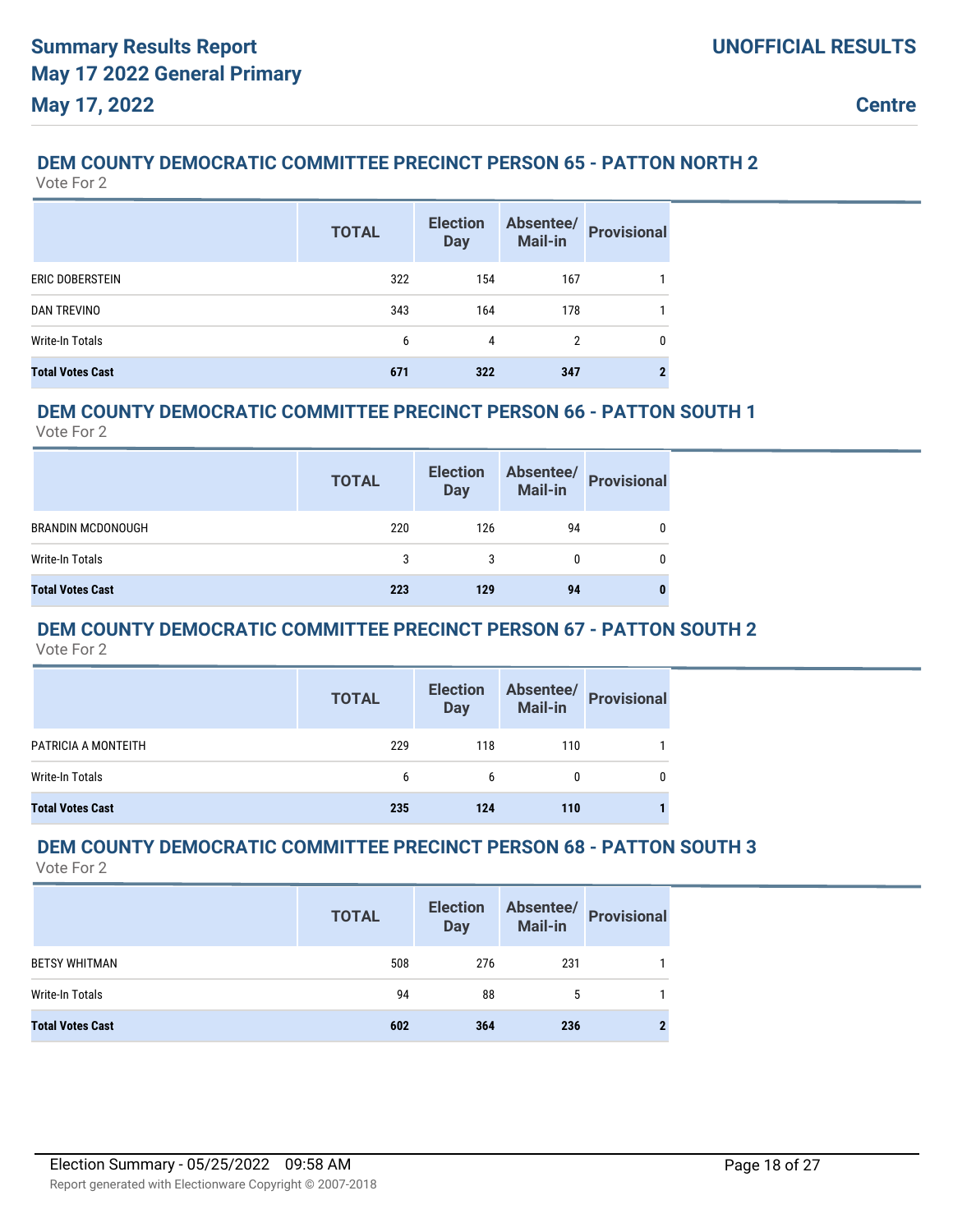## **DEM COUNTY DEMOCRATIC COMMITTEE PRECINCT PERSON 69 - PENN TOWNSHIP**

Vote For 2

|                         | <b>TOTAL</b> | <b>Election</b><br><b>Day</b> | Absentee/<br>Mail-in<br>Provisional |
|-------------------------|--------------|-------------------------------|-------------------------------------|
| Write-In Totals         | 40           | 39                            |                                     |
| <b>Total Votes Cast</b> | 40           | 39                            |                                     |

## **DEM COUNTY DEMOCRATIC COMMITTEE PRECINCT PERSON 70 - POTTER NORTH**

Vote For 2

|                         | <b>TOTAL</b> | <b>Election</b><br><b>Day</b> | <b>Mail-in</b> | Absentee/ Provisional |
|-------------------------|--------------|-------------------------------|----------------|-----------------------|
| Write-In Totals         | 18           | 18                            |                |                       |
| <b>Total Votes Cast</b> | 18           | 18                            |                |                       |

### **DEM COUNTY DEMOCRATIC COMMITTEE PRECINCT PERSON 71 - POTTER SOUTH**

Vote For 2

|                         | <b>TOTAL</b> | <b>Election</b><br><b>Day</b> |    | Absentee/<br>Mail-in Provisional |
|-------------------------|--------------|-------------------------------|----|----------------------------------|
| <b>MARGERY C LUDWIG</b> | 178          | 88                            | 90 |                                  |
| Write-In Totals         | 18           | 14                            | 4  |                                  |
| <b>Total Votes Cast</b> | 196          | 102                           | 94 | $\bf{0}$                         |

#### **DEM COUNTY DEMOCRATIC COMMITTEE PRECINCT PERSON 72 - RUSH NORTH** Vote For 2

|                         | <b>TOTAL</b> | <b>Election</b><br><b>Day</b> | Absentee/<br>Mail-in<br>Provisional |
|-------------------------|--------------|-------------------------------|-------------------------------------|
| Write-In Totals         |              |                               |                                     |
| <b>Total Votes Cast</b> |              |                               | 0                                   |

## **DEM COUNTY DEMOCRATIC COMMITTEE PRECINCT PERSON 73 - RUSH SOUTH**

|                         | <b>TOTAL</b> | <b>Election</b><br>Day | Absentee/<br>Mail-in Provisional |
|-------------------------|--------------|------------------------|----------------------------------|
| Write-In Totals         | 4            |                        |                                  |
| <b>Total Votes Cast</b> |              |                        |                                  |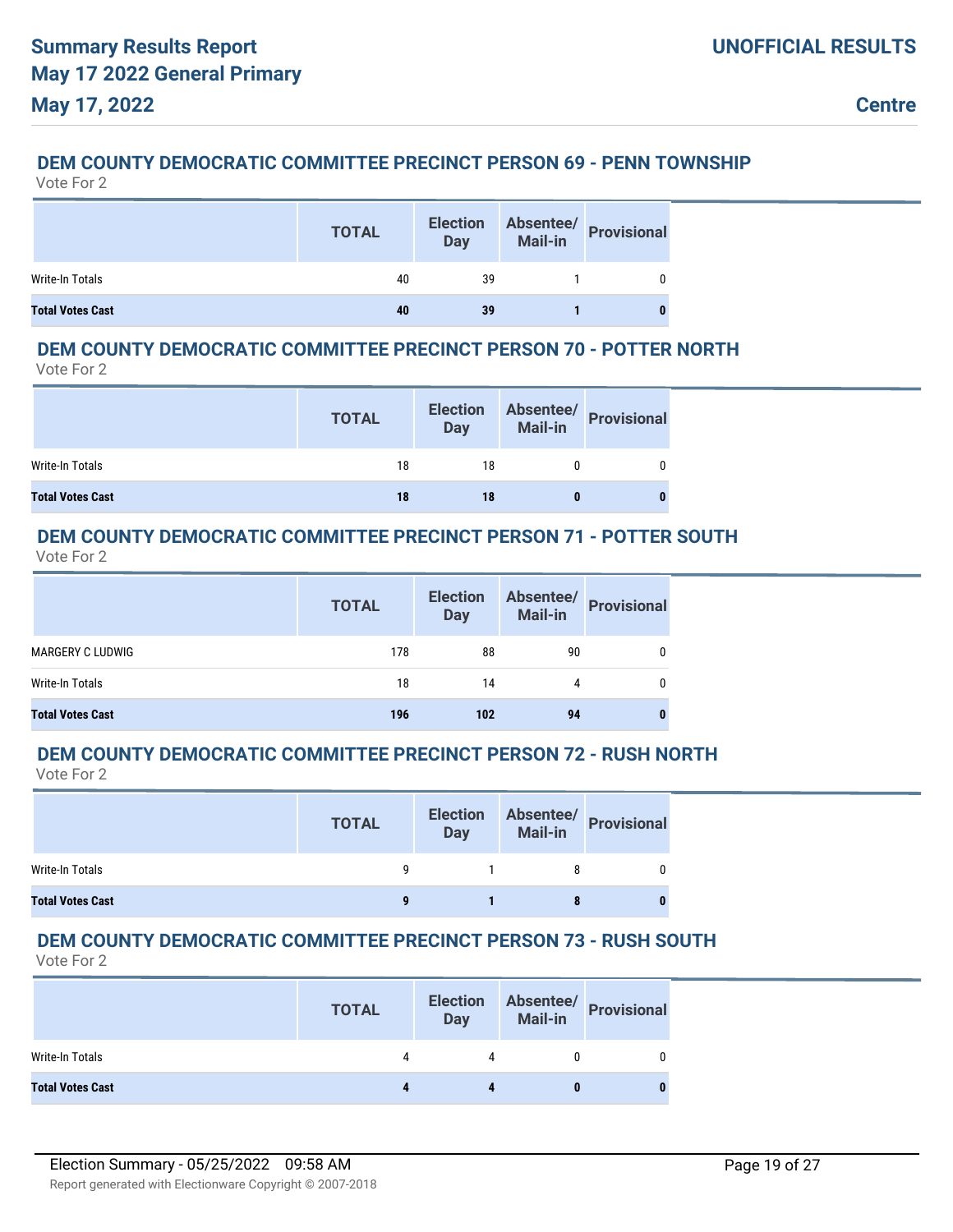## **DEM COUNTY DEMOCRATIC COMMITTEE PRECINCT PERSON 74 - RUSH EAST**

Vote For 2

|                         | <b>TOTAL</b> | <b>Election</b><br><b>Day</b> | Absentee/<br>Mail-in Provisional |
|-------------------------|--------------|-------------------------------|----------------------------------|
| Write-In Totals         |              |                               |                                  |
| <b>Total Votes Cast</b> |              |                               |                                  |

### **DEM COUNTY DEMOCRATIC COMMITTEE PRECINCT PERSON 75 - RUSH WEST**

Vote For 2

|                         | <b>TOTAL</b> | <b>Election</b><br><b>Day</b> | Absentee/<br>Mail-in Provisional |
|-------------------------|--------------|-------------------------------|----------------------------------|
| Write-In Totals         |              |                               |                                  |
| <b>Total Votes Cast</b> |              |                               |                                  |

### **DEM COUNTY DEMOCRATIC COMMITTEE PRECINCT PERSON 76 - SNOW SHOE EAST**

Vote For 2

|                         | <b>TOTAL</b> | <b>Election</b><br><b>Day</b> | Absentee/<br>Mail-in Provisional |
|-------------------------|--------------|-------------------------------|----------------------------------|
| Write-In Totals         | 4            |                               |                                  |
| <b>Total Votes Cast</b> |              |                               |                                  |

## **DEM COUNTY DEMOCRATIC COMMITTEE PRECINCT PERSON 77 - SNOW SHOE WEST**

Vote For 2

|                         | <b>TOTAL</b> | <b>Election</b><br><b>Day</b> | Absentee/<br>Mail-in Provisional |
|-------------------------|--------------|-------------------------------|----------------------------------|
| Write-In Totals         |              |                               |                                  |
| <b>Total Votes Cast</b> |              |                               |                                  |

## **DEM COUNTY DEMOCRATIC COMMITTEE PRECINCT PERSON 78 - SPRING NORTH**

|                         | <b>TOTAL</b> | <b>Election</b><br><b>Day</b> | Absentee/<br><b>Mail-in</b> | <b>Provisional</b> |
|-------------------------|--------------|-------------------------------|-----------------------------|--------------------|
| <b>BARBARA G GALLO</b>  | 191          | 92                            | 99                          |                    |
| <b>LYNNE E HERITAGE</b> | 156          | 67                            | 89                          |                    |
| Write-In Totals         | 0            | 0                             | 0                           |                    |
| <b>Total Votes Cast</b> | 347          | 159                           | 188                         | 0                  |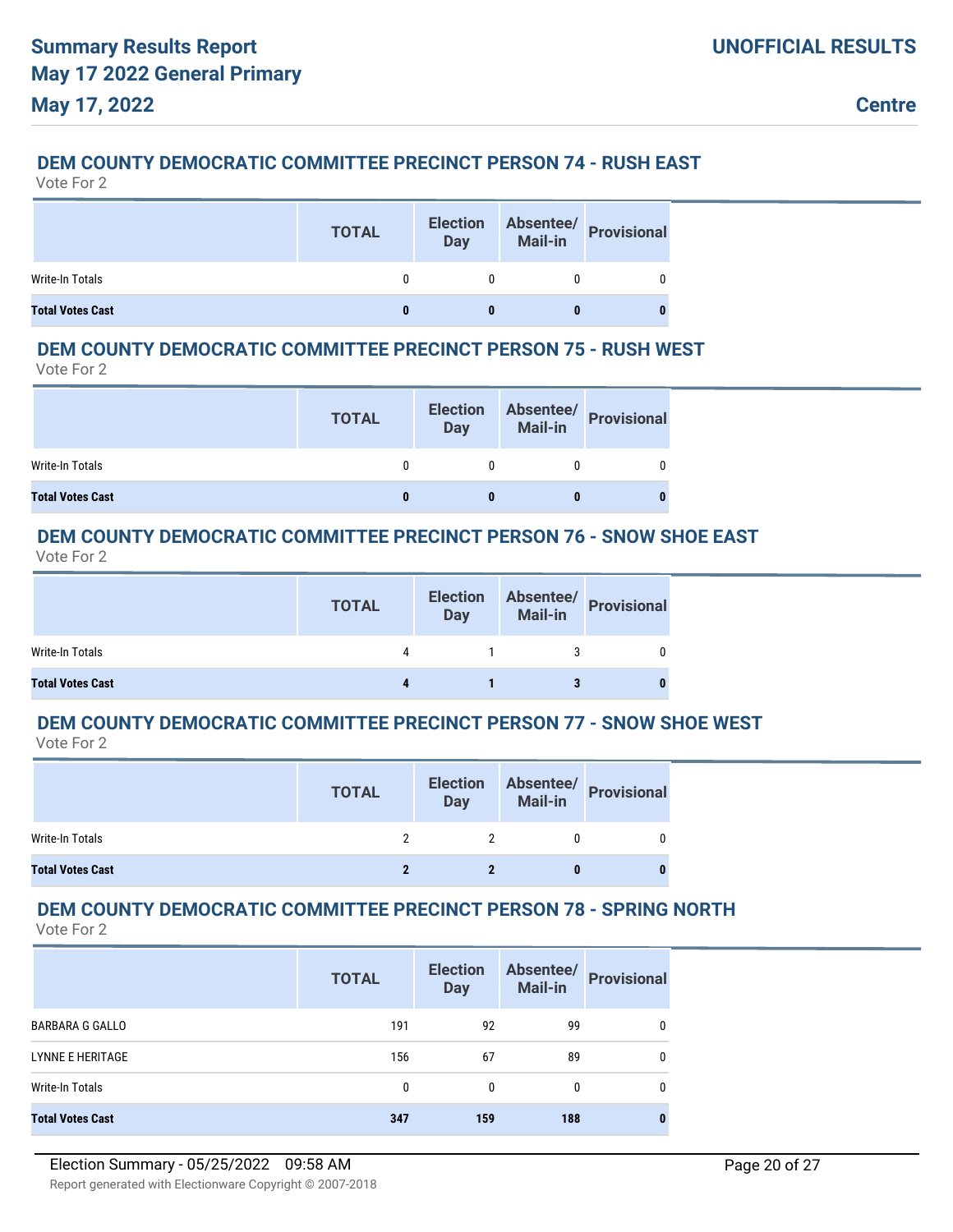## **DEM COUNTY DEMOCRATIC COMMITTEE PRECINCT PERSON 79 - SPRING SOUTH**

Vote For 2

|                         | <b>TOTAL</b> | <b>Election</b><br><b>Day</b> | Absentee/<br>Mail-in Provisional |
|-------------------------|--------------|-------------------------------|----------------------------------|
| Write-In Totals         | 10           |                               |                                  |
| <b>Total Votes Cast</b> | 10           |                               |                                  |

### **DEM COUNTY DEMOCRATIC COMMITTEE PRECINCT PERSON 80 - SPRING WEST**

Vote For 2

|                         | <b>TOTAL</b> | <b>Election</b><br><b>Day</b> | Absentee/<br>Mail-in Provisional |
|-------------------------|--------------|-------------------------------|----------------------------------|
| Write-In Totals         |              |                               |                                  |
| <b>Total Votes Cast</b> |              |                               |                                  |

### **DEM COUNTY DEMOCRATIC COMMITTEE PRECINCT PERSON 81 - TAYLOR TOWNSHIP**

Vote For 2

|                         | <b>TOTAL</b> | <b>Election</b><br><b>Day</b> | Absentee/<br>Mail-in<br>Provisional |
|-------------------------|--------------|-------------------------------|-------------------------------------|
| Write-In Totals         |              |                               |                                     |
| <b>Total Votes Cast</b> |              |                               |                                     |

## **DEM COUNTY DEMOCRATIC COMMITTEE PRECINCT PERSON 82 - UNION TOWNSHIP**

Vote For 2

|                         | <b>TOTAL</b> | <b>Election</b><br><b>Day</b> | Absentee/<br>Mail-in Provisional |
|-------------------------|--------------|-------------------------------|----------------------------------|
| Write-In Totals         |              |                               |                                  |
| <b>Total Votes Cast</b> |              |                               |                                  |

## **DEM COUNTY DEMOCRATIC COMMITTEE PRECINCT PERSON 83 - WALKER EAST**

|                         | <b>TOTAL</b> | <b>Election</b><br><b>Day</b> | Absentee/<br>Mail-in Provisional |
|-------------------------|--------------|-------------------------------|----------------------------------|
| Write-In Totals         |              |                               |                                  |
| <b>Total Votes Cast</b> |              |                               |                                  |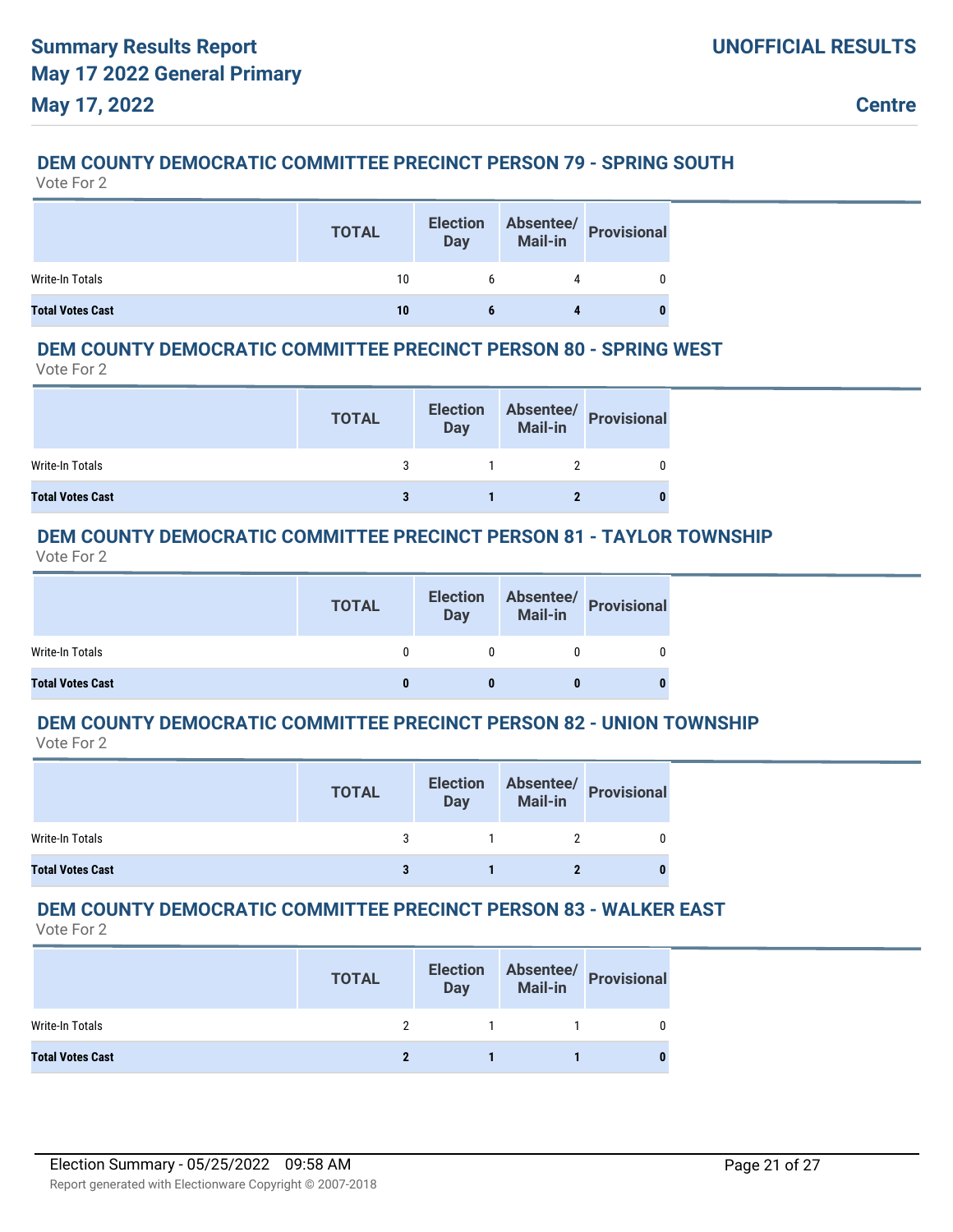## **DEM COUNTY DEMOCRATIC COMMITTEE PRECINCT PERSON 84 - WALKER WEST**

Vote For 2

|                         | <b>TOTAL</b> | <b>Election</b><br><b>Day</b> | Absentee/<br><b>Mail-in</b> | <b>Provisional</b> |
|-------------------------|--------------|-------------------------------|-----------------------------|--------------------|
| <b>DAN MICHAEL LONG</b> | 246          | 104                           | 142                         |                    |
| Write-In Totals         |              |                               | 0                           |                    |
| <b>Total Votes Cast</b> | 247          | 105                           | 142                         |                    |

### **DEM COUNTY DEMOCRATIC COMMITTEE PRECINCT PERSON 85 - WORTH TOWNSHIP**

Vote For 2

|                         | <b>TOTAL</b> | <b>Election</b><br><b>Day</b> | Absentee/<br>Mail-in Provisional |
|-------------------------|--------------|-------------------------------|----------------------------------|
| Write-In Totals         | 4            |                               |                                  |
| <b>Total Votes Cast</b> |              |                               |                                  |

## **DEM COUNTY DEMOCRATIC COMMITTEE PRECINCT PERSON 86 - SPRING EAST**

Vote For 2

|                         | <b>TOTAL</b> | <b>Election</b><br><b>Day</b> | Absentee/<br>Mail-in Provisional |
|-------------------------|--------------|-------------------------------|----------------------------------|
| Write-In Totals         |              |                               |                                  |
| <b>Total Votes Cast</b> |              |                               |                                  |

#### **DEM COUNTY DEMOCRATIC COMMITTEE PRECINCT PERSON 87 - SPRING SOUTHWEST** Vote For 2

|                         | <b>TOTAL</b> | <b>Election</b><br><b>Day</b> | Absentee/<br>Mail-in<br>Provisional |
|-------------------------|--------------|-------------------------------|-------------------------------------|
| Write-In Totals         |              |                               |                                     |
| <b>Total Votes Cast</b> |              |                               |                                     |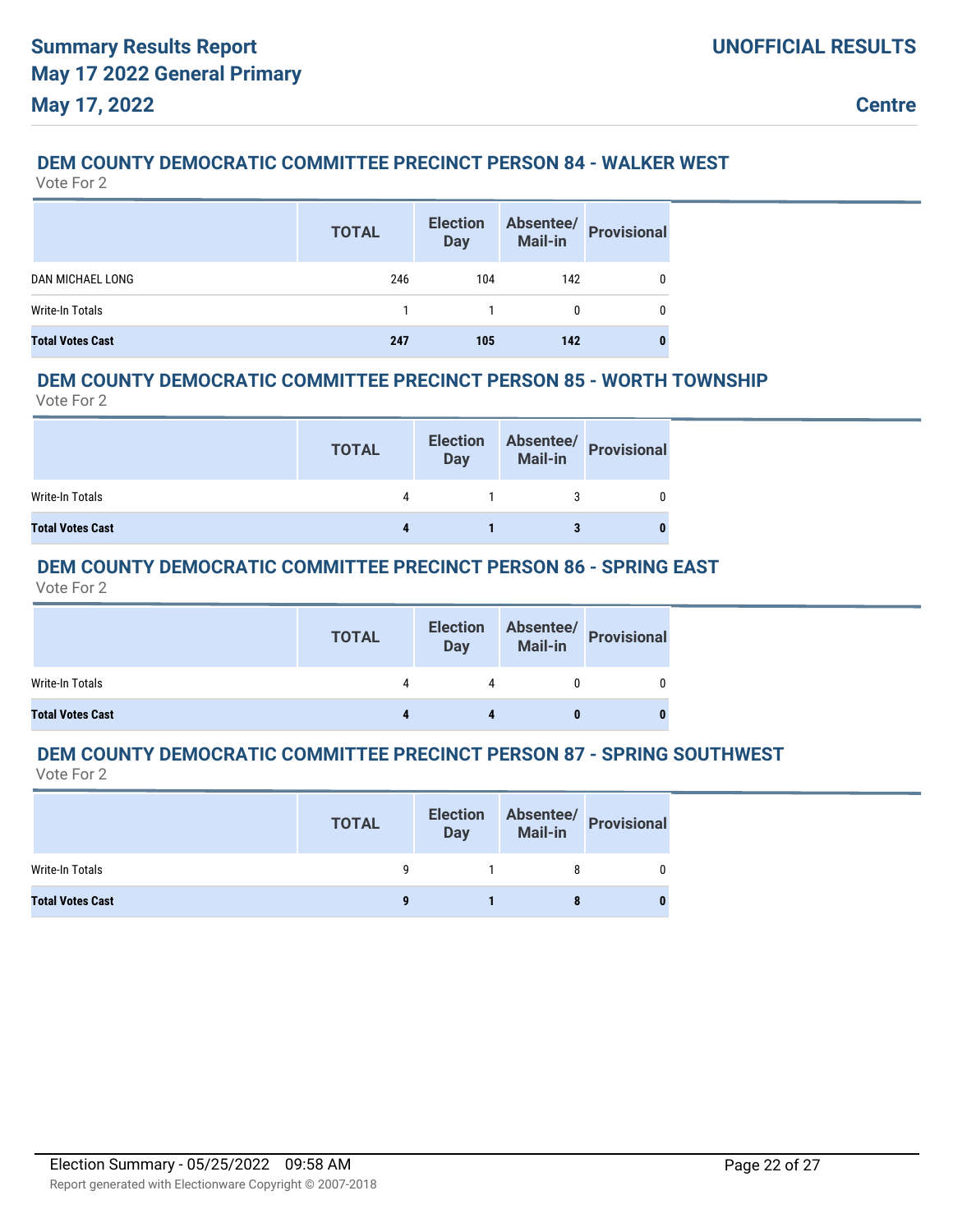## **DEM COUNTY DEMOCRATIC COMMITTEE PRECINCT PERSON 88 - FERGUSON NORTH 3**

Vote For 2

|                         | <b>TOTAL</b> | <b>Election</b><br><b>Day</b> | Absentee/<br><b>Mail-in</b> | <b>Provisional</b> |
|-------------------------|--------------|-------------------------------|-----------------------------|--------------------|
| ELLEN H CAMPBELL        | 256          | 117                           | 139                         | 0                  |
| <b>JAMES F CAMPBELL</b> | 234          | 101                           | 133                         | 0                  |
| Write-In Totals         |              |                               |                             | 0                  |
| <b>Total Votes Cast</b> | 491          | 219                           | 272                         |                    |

## **DEM COUNTY DEMOCRATIC COMMITTEE PRECINCT PERSON 89 - FERGUSON WEST CENTRAL**

Vote For 2

|                         | <b>TOTAL</b> | <b>Election</b><br><b>Day</b> | Absentee/<br><b>Mail-in</b> | <b>Provisional</b> |
|-------------------------|--------------|-------------------------------|-----------------------------|--------------------|
| <b>WILLIAM ROMMEL</b>   | 239          | 108                           | 131                         | 0                  |
| NANCI ROMMEL            | 260          | 117                           | 143                         | 0                  |
| Write-In Totals         | 6            | 4                             | 2                           | 0                  |
| <b>Total Votes Cast</b> | 505          | 229                           | 276                         |                    |

#### **DEM COUNTY DEMOCRATIC COMMITTEE PRECINCT PERSON 90 - HALFMOON EAST CENTRAL** Vote For 2

|                         | <b>TOTAL</b> | <b>Election</b><br><b>Day</b> | Absentee/<br><b>Mail-in</b> | <b>Provisional</b> |
|-------------------------|--------------|-------------------------------|-----------------------------|--------------------|
| <b>DAVID ALLGEIER</b>   | 126          | 55                            | 71                          | 0                  |
| JENNILYN VALLEJERA      | 152          | 68                            | 84                          | 0                  |
| <b>Write-In Totals</b>  | 0            | $\mathbf{0}$                  | $\mathbf{0}$                | 0                  |
| <b>Total Votes Cast</b> | 278          | 123                           | 155                         | 0                  |

# **DEM COUNTY DEMOCRATIC COMMITTEE PRECINCT PERSON 91 - FERGUSON NORTH CENTRAL**

| Vote For |  |  |
|----------|--|--|
|----------|--|--|

|                             | <b>TOTAL</b> | <b>Election</b><br><b>Day</b> | Absentee/<br>Mail-in | <b>Provisional</b> |
|-----------------------------|--------------|-------------------------------|----------------------|--------------------|
| <b>CHRISTINE P MCDONALD</b> | 158          | 85                            | 73                   | 0                  |
| <b>NANCY R CHISWICK</b>     | 169          | 90                            | 79                   | 0                  |
| Write-In Totals             |              | 0                             |                      | 0                  |
| <b>Total Votes Cast</b>     | 328          | 175                           | 153                  |                    |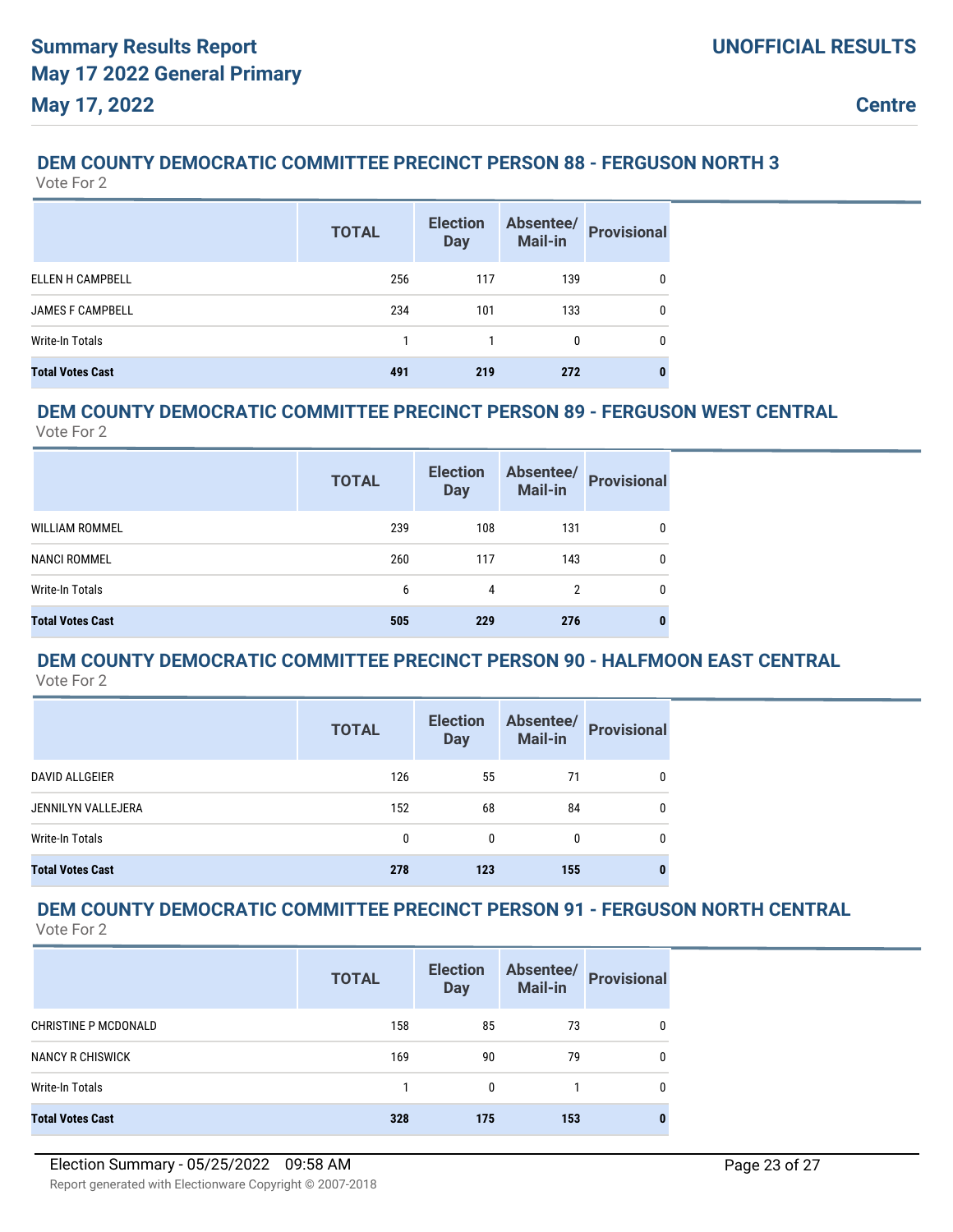**Centre**

### **REP UNITED STATES SENATOR**

Vote For 1

|                         | <b>TOTAL</b> | <b>Election</b><br><b>Day</b> | Absentee/<br>Mail-in | <b>Provisional</b> |
|-------------------------|--------------|-------------------------------|----------------------|--------------------|
| <b>KATHY BARNETTE</b>   | 4,195        | 3,769                         | 424                  | $\overline{2}$     |
| <b>MEHMET OZ</b>        | 4,711        | 4,275                         | 434                  | $\overline{2}$     |
| <b>GEORGE BOCHETTO</b>  | 120          | 84                            | 36                   | 0                  |
| <b>JEFF BARTOS</b>      | 1,176        | 869                           | 307                  | $\mathbf{0}$       |
| <b>DAVE MCCORMICK</b>   | 5,221        | 4,575                         | 646                  | 0                  |
| <b>SEAN GALE</b>        | 129          | 92                            | 37                   | $\bf{0}$           |
| <b>CARLA SANDS</b>      | 1,058        | 779                           | 279                  | 0                  |
| Write-In Totals         | 96           | 56                            | 39                   | 1                  |
| <b>Total Votes Cast</b> | 16,706       | 14,499                        | 2,202                | $5\phantom{a}$     |

## **REP GOVERNOR**

|                         | <b>TOTAL</b> | <b>Election</b><br><b>Day</b> | Absentee/<br><b>Mail-in</b> | <b>Provisional</b> |
|-------------------------|--------------|-------------------------------|-----------------------------|--------------------|
| <b>LOU BARLETTA</b>     | 2,926        | 2,646                         | 280                         | 0                  |
| DOUGLAS V MASTRIANO     | 7,921        | 7,559                         | 360                         | $\overline{2}$     |
| <b>NCHE ZAMA</b>        | 195          | 120                           | 75                          | $\pmb{0}$          |
| <b>DAVE WHITE</b>       | 707          | 587                           | 120                         | $\mathbf 0$        |
| <b>MELISSA HART</b>     | 338          | 209                           | 128                         | 1                  |
| <b>BILL MCSWAIN</b>     | 2,507        | 2,000                         | 507                         | $\mathbf 0$        |
| <b>CHARLIE GEROW</b>    | 251          | 193                           | 58                          | $\mathbf 0$        |
| <b>JOE GALE</b>         | 89           | 67                            | 22                          | $\mathbf 0$        |
| <b>JAKE CORMAN</b>      | 1,813        | 1,160                         | 652                         | 1                  |
| <b>Write-In Totals</b>  | 94           | 56                            | 37                          | 1                  |
| <b>Total Votes Cast</b> | 16,841       | 14,597                        | 2,239                       | 5                  |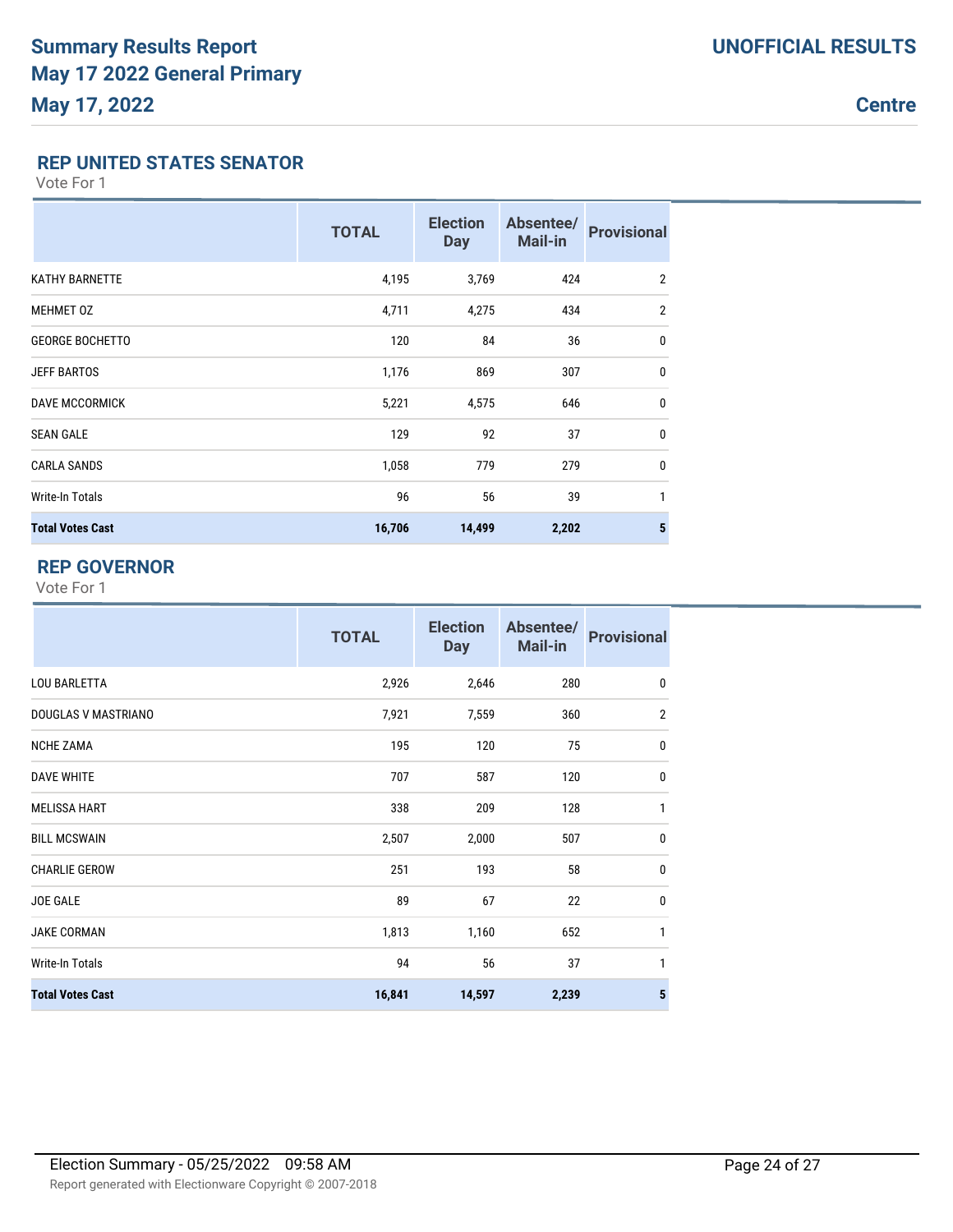**Centre**

## **REP LIEUTENANT GOVERNOR**

Vote For 1

|                              | <b>TOTAL</b> | <b>Election</b><br><b>Day</b> | Absentee/<br><b>Mail-in</b> | <b>Provisional</b> |
|------------------------------|--------------|-------------------------------|-----------------------------|--------------------|
| <b>CLARICE SCHILLINGER</b>   | 1,005        | 854                           | 151                         | $\mathbf{0}$       |
| <b>JAMES EARL JONES</b>      | 1,426        | 1,267                         | 159                         | $\bf{0}$           |
| <b>RICK SACCONE</b>          | 1,608        | 1,403                         | 205                         | $\bf{0}$           |
| <b>JOHN BROWN</b>            | 553          | 491                           | 62                          | $\bf{0}$           |
| <b>CHRIS FRYE</b>            | 1,006        | 835                           | 170                         | 1                  |
| JEFF COLEMAN                 | 1,896        | 1,594                         | 302                         | $\bf{0}$           |
| <b>RUSS DIAMOND</b>          | 637          | 544                           | 93                          | $\bf{0}$           |
| <b>CARRIE LEWIS DELROSSO</b> | 4,554        | 3,879                         | 673                         | $\overline{2}$     |
| <b>TEDDY DANIELS</b>         | 2,450        | 2,256                         | 193                         | $\mathbf{1}$       |
| <b>Write-In Totals</b>       | 95           | 67                            | 28                          | $\mathbf 0$        |
| <b>Total Votes Cast</b>      | 15,230       | 13,190                        | 2,036                       | 4                  |

## **REP REPRESENTATIVE IN CONGRESS**

Vote For 1

|                          | <b>TOTAL</b> | <b>Election</b><br><b>Day</b> | Absentee/<br><b>Mail-in</b> | <b>Provisional</b> |
|--------------------------|--------------|-------------------------------|-----------------------------|--------------------|
| <b>GLENN GT THOMPSON</b> | 15.119       | 13.251                        | 1.863                       | 5                  |
| Write-In Totals          | 234          | 153                           | 81                          | 0                  |
| <b>Total Votes Cast</b>  | 15,353       | 13,404                        | 1,944                       |                    |

#### **REP REPRESENTATIVE IN THE GENERAL ASSEMBLY 77th Legislative District** Vote For 1

|                         | <b>TOTAL</b> | <b>Election</b><br><b>Day</b> | Absentee/<br>Mail-in | <b>Provisional</b> |
|-------------------------|--------------|-------------------------------|----------------------|--------------------|
| <b>STEVE YETSKO</b>     | 4,754        | 4,120                         | 634                  | 0                  |
| Write-In Totals         | 61           | 40                            | 21                   | $\mathbf{0}$       |
| <b>Total Votes Cast</b> | 4,815        | 4,160                         | 655                  | $\bf{0}$           |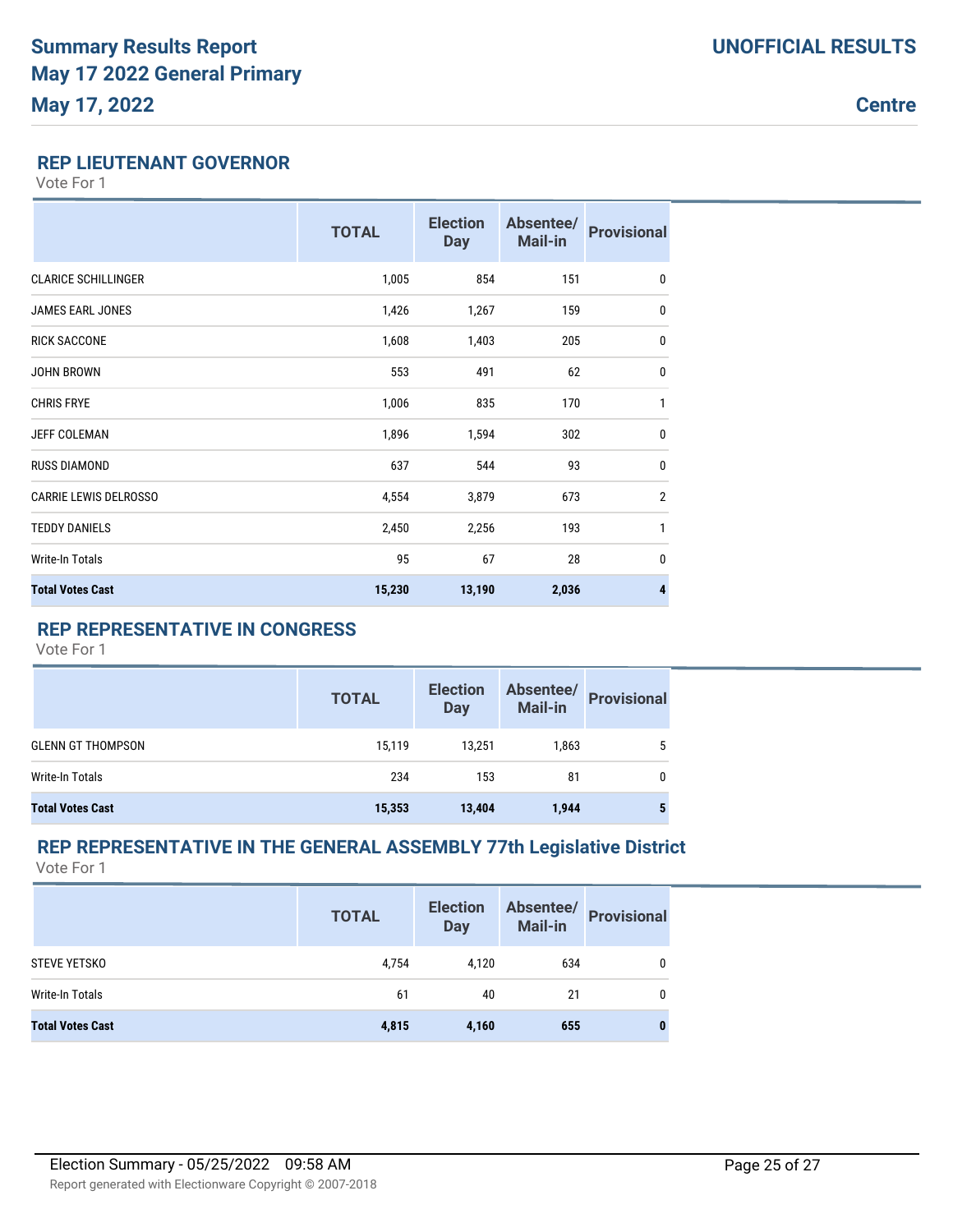## **REP REPRESENTATIVE IN THE GENERAL ASSEMBLY 82nd Legislative District**

Vote For 1

|                         | <b>TOTAL</b> | <b>Election</b><br>Day | Absentee/<br><b>Mail-in</b> | <b>Provisional</b> |
|-------------------------|--------------|------------------------|-----------------------------|--------------------|
| <b>JUSTIN V BEHRENS</b> | 4,900        | 4,169                  | 728                         |                    |
| Write-In Totals         | 65           | 45                     | 20                          |                    |
| <b>Total Votes Cast</b> | 4,965        | 4,214                  | 748                         |                    |

## **REP REPRESENTATIVE IN THE GENERAL ASSEMBLY 171st Legislative Distict**

Vote For 1

|                            | <b>TOTAL</b> | <b>Election</b><br><b>Day</b> | Absentee/<br>Mail-in | <b>Provisional</b> |
|----------------------------|--------------|-------------------------------|----------------------|--------------------|
| <b>KERRY A BENNINGHOFF</b> | 4,714        | 4,213                         | 499                  |                    |
| Write-In Totals            | 59           | 49                            | 10                   | 0                  |
| <b>Total Votes Cast</b>    | 4,773        | 4,262                         | 509                  |                    |

### **REP MEMBER OF REPUBLICAN STATE COMMITTEE**

|                         | <b>TOTAL</b> | <b>Election</b><br><b>Day</b> | Absentee/<br><b>Mail-in</b> | <b>Provisional</b> |
|-------------------------|--------------|-------------------------------|-----------------------------|--------------------|
| <b>KRISTINE ENG</b>     | 4,147        | 3,564                         | 582                         | 1                  |
| LUCA MIRALDI            | 1,972        | 1,705                         | 267                         | $\mathbf 0$        |
| <b>JACOB WERNER</b>     | 3,524        | 2,858                         | 664                         | $\overline{2}$     |
| PHYLLIS AUSTIN          | 5,483        | 4,853                         | 629                         | 1                  |
| <b>RICHARD E SMEAD</b>  | 5,682        | 4,895                         | 786                         | 1                  |
| <b>KATHY EVEY</b>       | 6,331        | 5,563                         | 766                         | $\overline{2}$     |
| <b>JOYCE C HAAS</b>     | 5,106        | 4,131                         | 974                         | 1                  |
| <b>MARK PARFITT</b>     | 4,486        | 3,941                         | 544                         | 1                  |
| Write-In Totals         | 130          | 103                           | 27                          | $\mathbf 0$        |
| <b>Total Votes Cast</b> | 36,861       | 31,613                        | 5,239                       | 9                  |